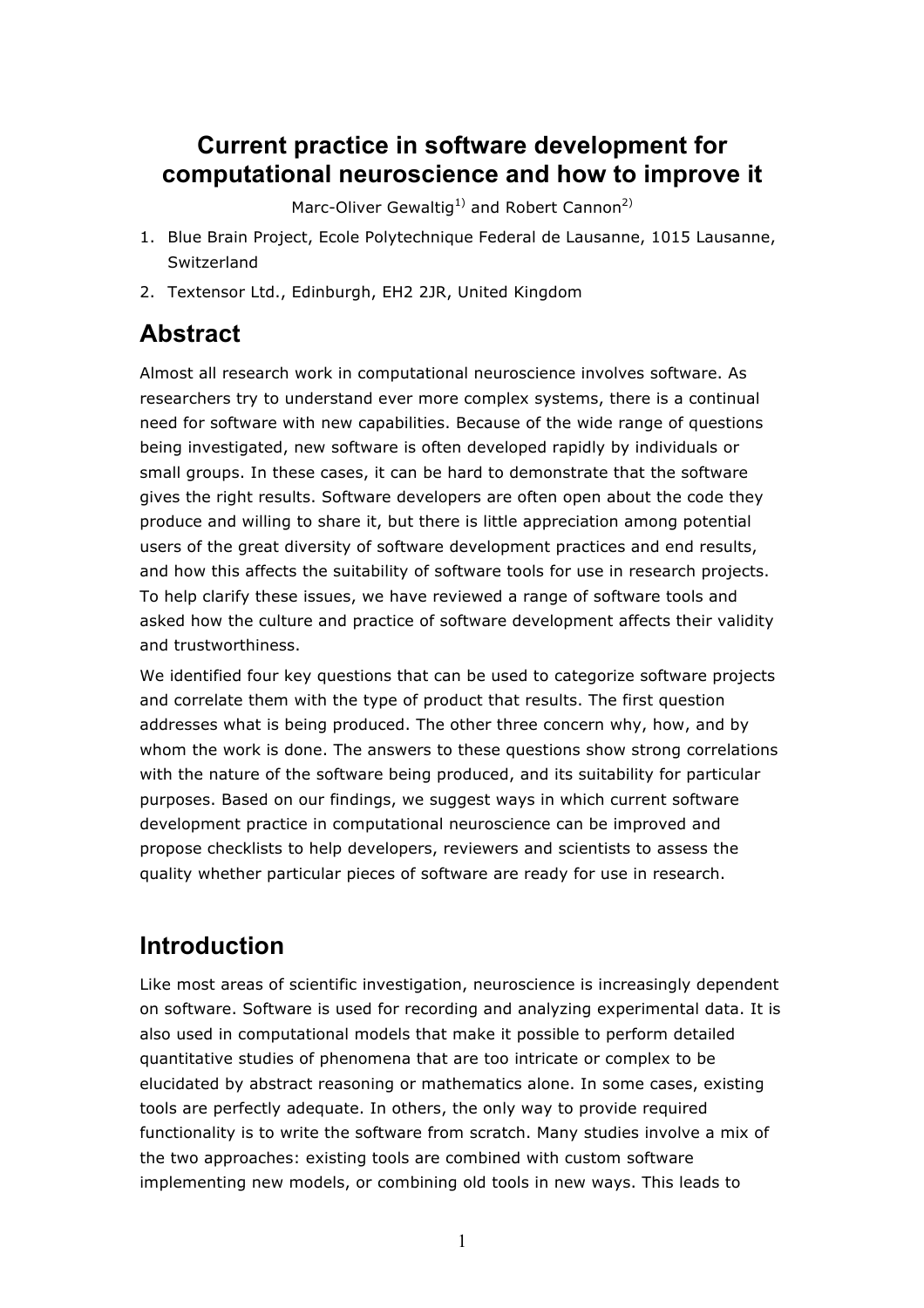continual production of software.

Despite great diversity in the nature of the software created, and in the reasons for it being written, publications involving the use of simulation software tend to treat it all in the same way. This can lead to misunderstanding and disappointment when it turns out that software used for a particular study is not sufficiently well written, or well documented to be used or extended by others.

The phenomenon is not unique to neuroscience. In proposing guidelines for scientific software development, Baxter et al. [1] wrote of their

*"…collective, heartbreaking experiences watching wheels reinvented, finding dead or unusable programs, and, worse, inheriting rancid and labyrinthine code bases."*

Although this is clearly disappointing, it may also be inevitable. Of course, it is possible to develop software in a highly structured and disciplined way, in which all the output is of a very high standard. However, this typically requires large teams with rather low output per developer. In science, developers often work alone,, and are learning their skills as they go along. In these conditions, it is natural that the results are voluminous but of very variable quality.

The greatest challenge with this kind of disparate, and ad-hoc development model, is to ensure that the software used in research studies is actually doing what the developers intended. When Donoho et al. [2] examined the methods used to validate scientific software they found that:

*"The vast body of results being generated by current computational science practice suffer a large and growing credibility gap: it is impossible to verify most of the computational results shown in conferences and papers."*

They went on to conclude that:

*"[C]urrent computational science practice does not generate routinely verifiable knowledge."*

These issues came to media prominence in 2009, with the exposure of source code from the University of East Anglia's Climate Research Unit, used for processing global temperature data. The code contained frank, and frequently critical comments, from a software developer. When questioned by the press, professional software engineers expressed views ranging from resigned acknowledgment to outright incredulity at the state of the code [3]. In the light of findings by Donoho et al. [2] and Baxter et al. [1], this situation will be unsurprising to many scientific software developers. They are likely to be relieved, however, that their own code is not subject to such scrutiny, and that it is not being used to generate data that informs global decisions.

There are numerous documented cases where scientific software has fallen short, leading to erroneous conclusions with significant consequences. For example, Post and Votta [4] report that the U.S. withdrew from the International Thermonuclear Experimental Reactor (ITER) project in 1998, on the basis of preliminary and, as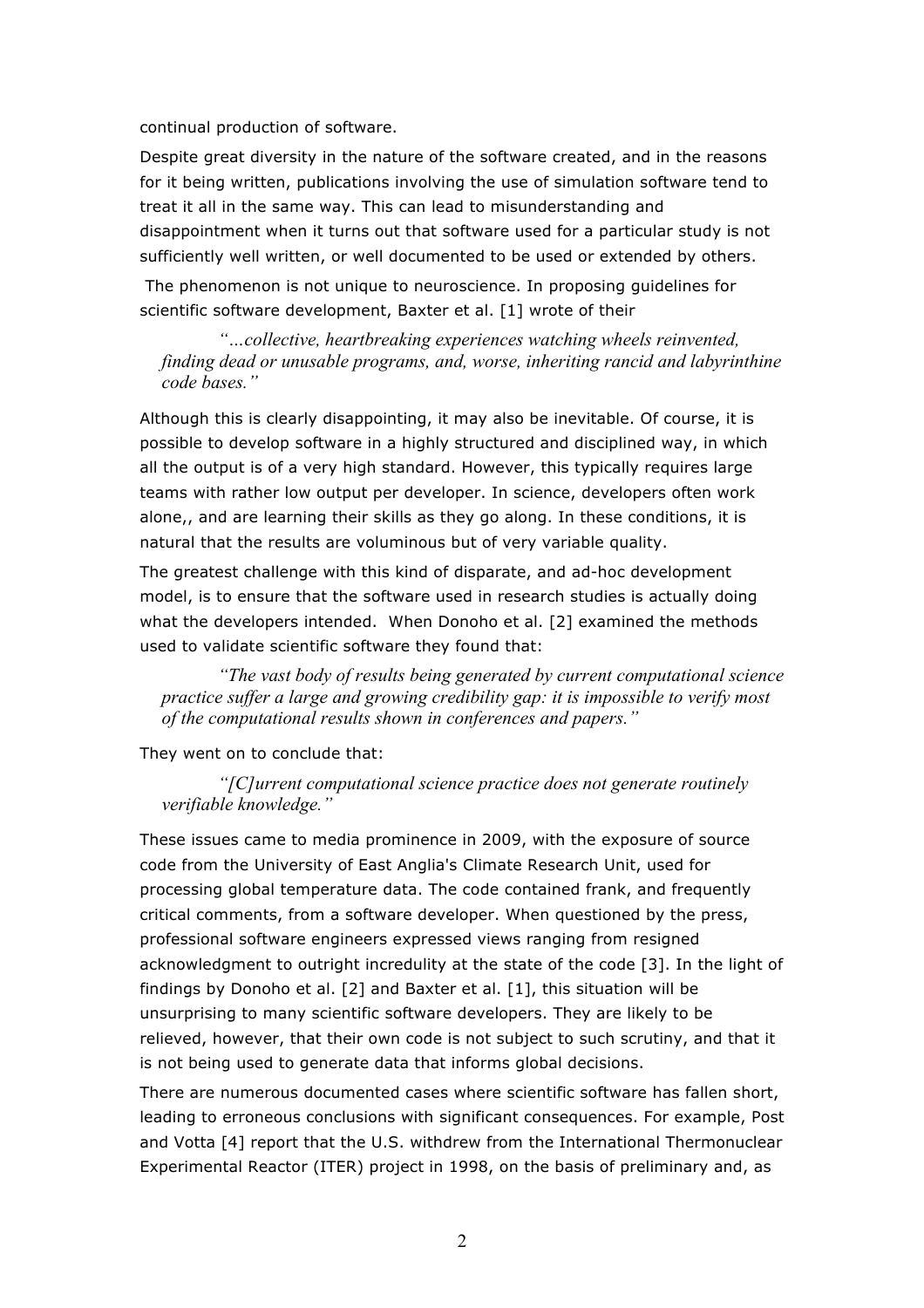was later found, incorrect simulations. The U.S is currently trying to rejoin ITER. More recently, Miller [5] reported in *Science* that five high-profile articles (three in *Science* and two in other journals) had to be retracted because of an error in analysis software that the authors had "inherited" from another laboratory. It seems likely that these documented cases only scratch the surface of a much bigger problem, and that the majority of errors due to faulty and unreliable software remain undetected. This should come as little surprise, given that much scientific software is written by scientists with little or no training or experience in software development [6].

Many of the reported problems caused by software faults come from the physical and engineering sciences rather than the life sciences. This could be because these disciplines have a longer history of depending on computational results, a stronger culture of validation and error reporting, or simply a different approach to computational studies. However, computational work is now becoming very important in the life sciences as well – with examples of use ranging from commercial and large-scale community projects in systems biology, to the singleperson projects that are so common in neuroscience. In this paper, therefore, we will focus on neuroscience software, and on the way the culture and practice of software development affects the validity and trustworthiness of the results it generates.

The most important results of our study are not our assessments of individual software projects, but the assessment criteria we have developed. We believe that these criteria can be used to understand why some projects yield more useful tools than others, and also to guide expectations about the results of software development activities. This kind of analysis may, in turn, help funders and researchers to decide how best to get the software they need, and make it easier for developers to decide which projects to work on. Our criteria could also help explain decisions about research funding, and the ease or difficulty of publishing a particular paper - phenomena that often puzzle researchers. Even if reviewers never use exactly the criteria we are proposing, we suggest that the underlying issues contribute to their decisions.

# **Methods**

The best starting point for a study of current practice in software development in computational neuroscience is a representative sample of software tools. We therefore reviewed two lists: one covering modeling tools from the INCF Software Center, the other a list of simulation tools curated by Jim Perlewitz [7]. To be listed, tools must have been proposed by their developers or have achieved enough visibility to be added by third parties. This means that the two lists on their own present a representative sample of the software currently available to computational neuroscientists. To complete the picture, we also examined a sample of projects from open software repositories, including SourceForge, GitHub and BitBucket.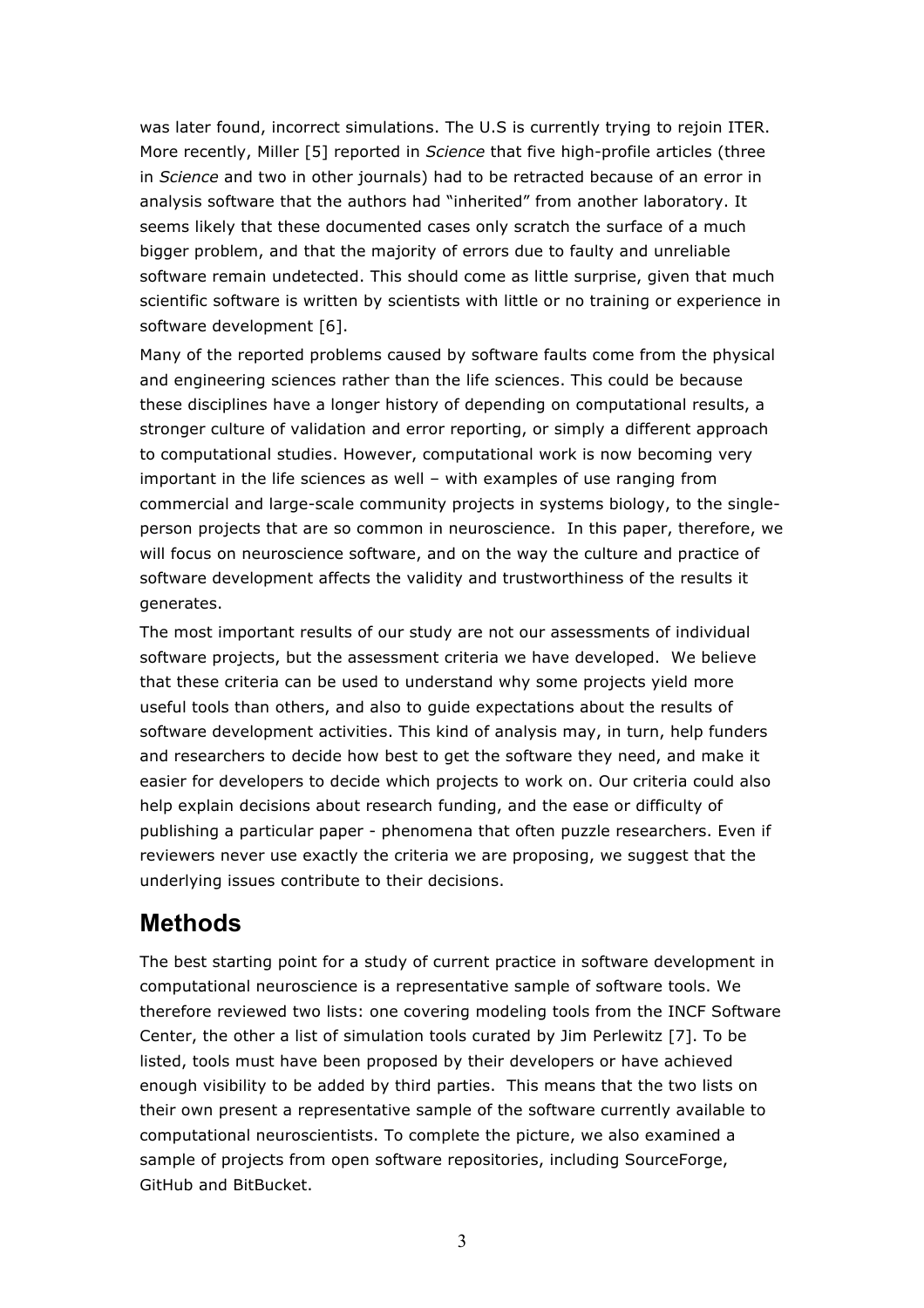For our review, we used information about each tool's update history, available versions, current status, together with any record of publications using the tool. The majority of this information came from the tool's primary website and sourcecode repository. The review was somewhat subjective and almost certainly incomplete. However, it fulfilled our purpose of range of tools available and establishing ways of categorizing them that could be useful in future evaluations. For this reason, we have not listed all the tools reviewed, or given our observations for each individual case. Instead, we present general observations that emerged from the study, using some of the tools we examined to illustrate our points.

Although we have attempted to look at each tool objectively, it is worth stressing that our study is intended to offer new perspectives, rather than a dispassionate, empirical study of a field in which we are deeply involved. As such, it is informed by our own experience as readers and reviewers of software papers, and by anecdotal accounts of problems with scientific software projects over many years.

# **Results**

We considered about 50 software projects, including sub-cellular simulators, simulators for large networks, and programs for interactive investigation of complex dynamical systems. All the tools were developed by or for neuroscience researchers, and were publicly available. About half of them appeared to be still maintained. Of the rest, half had clearly been abandoned. The reminder appeared to be inactive or dormant.

The criteria we found most useful can be succinctly summarized under four headings: "What", "Why", "Who", and "How".

# "What?": types of scientific software

The "What" axis concerns the end product of the development effort. How should we classify a particular software tool? What should we expect from it? Is it like a commercial product, or just some sample source code that may prove useful? Both kinds of software can benefit the community in their own way. However, researchers who expect one kind of software are disappointed when they find the other.

We suggest that scientific software can be split into four broad categories. First, there are exercises: the software produced by developers as a way of acquiring skills and testing new ideas. Second, there are the reference implementations they use to back up new models or algorithms they are publishing - software that has very different requirements from tools intended for regular use by third parties. Third, there are private tools written to address a particular problem and normally used only by a single individual or group. Finally there are public tools: fully fledged software products intended for public use. In what follows, we will consider each of these four categories in turn.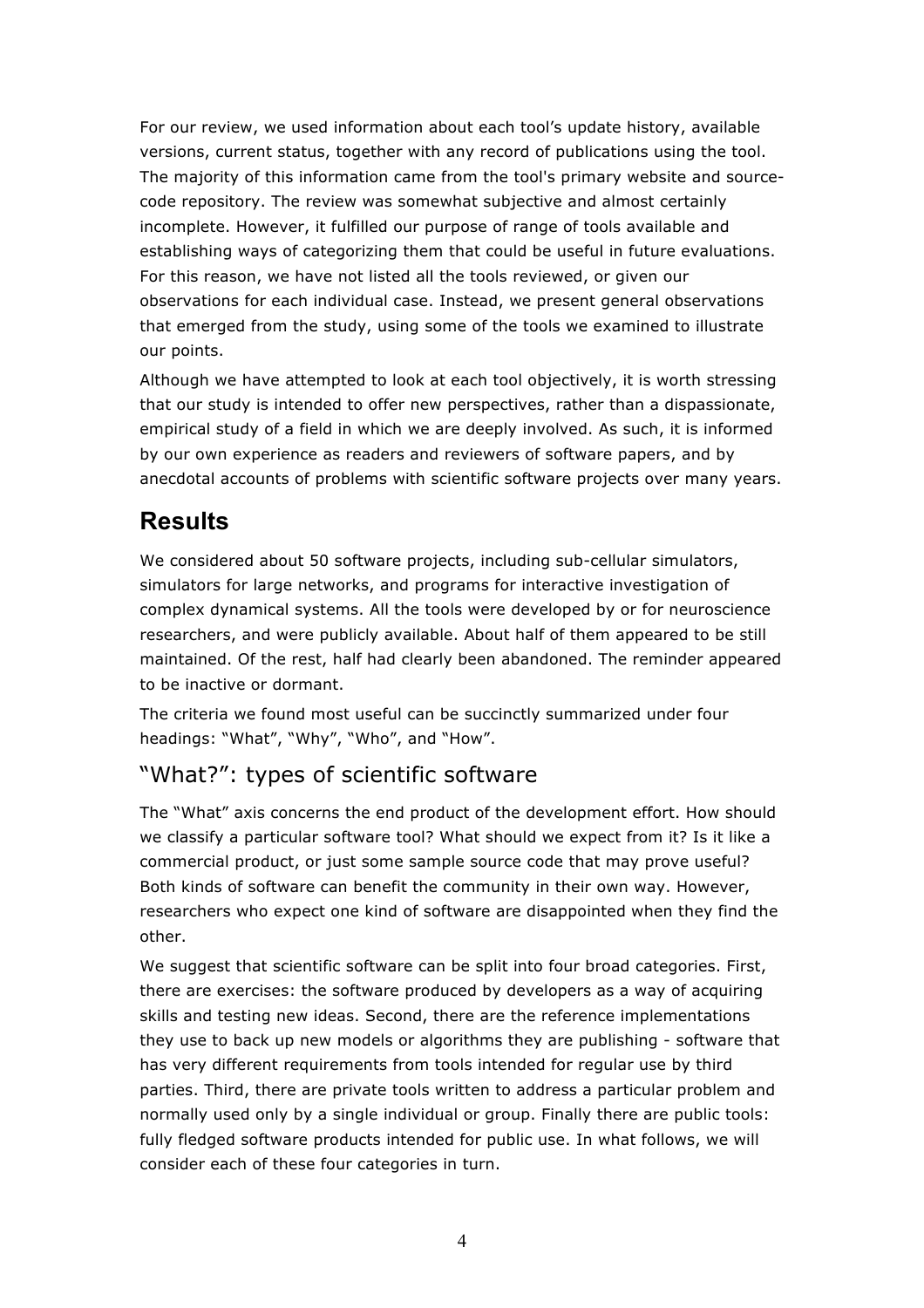## **1. Exercises and proof of concept software**

Much research software is written to test an algorithm or to advance a researcher's understanding of the ideas or data involved. In these conditions, there is little need to impose a clear separation between the model and the implementation or to write user documentation. The most important characteristic of this category of work is that the final outcome is not the software itself. Where the software is created as a training exercise, the outcome is the trained individual. Where the software is created to explore or develop an algorithm, the algorithm should stand without reference to any specific implementation.

### **2. Reference implementations**

Good examples of reference implementations can be found in the supplementary data to the classic Izhikevich neuron model [8] or the original publication of the Mersenne-Twister algorithm for random number generation [9]. One of the main characteristics of a reference implementation is that the source code should favor readability by other developers over computational efficiency. As such it does not need the kind of logging, error handling, or user documentation called for in production software. Indeed, such features may obscure the core algorithm. A concise and minimal implementation is easier to read and easier to incorporate in other tools, which provide their own logging and error checking.

### **3. Private tools**

Many research groups develop and maintain private tools for simulation and for data analysis. Such tools are frequently directed at very specific problems and changes to the software may be required for each new problem. Knowledge about what the software does and how it is used may be largely unwritten and passed directly between users. The benefit of such private tools is that the development effort required is typically much lower than for general-purpose solutions. When the research performed with such a tool is published, the software is typically described in the methods section, rather than being the focus of the publication. Descriptions are generally brief and do not incorporate much information about the testing and validation of the software.

## **4. Public tools**

This category is reserved for tools that have most of the characteristics of commercial software products including broad scope, robustness, demonstrable correctness and adequate documentation. With this class of software, it should be possible for new users to undertake effective work without recourse to the original developers and without requiring modifications to the source code to address new problems within the software's intended domain of application. This requires a good internal design with a clear separation between the specification and implementation of a model, and may require scripting or plugin support for extensions. The creation of new public tools generally involves publication of papers about the software itself, including the methods involved and steps taken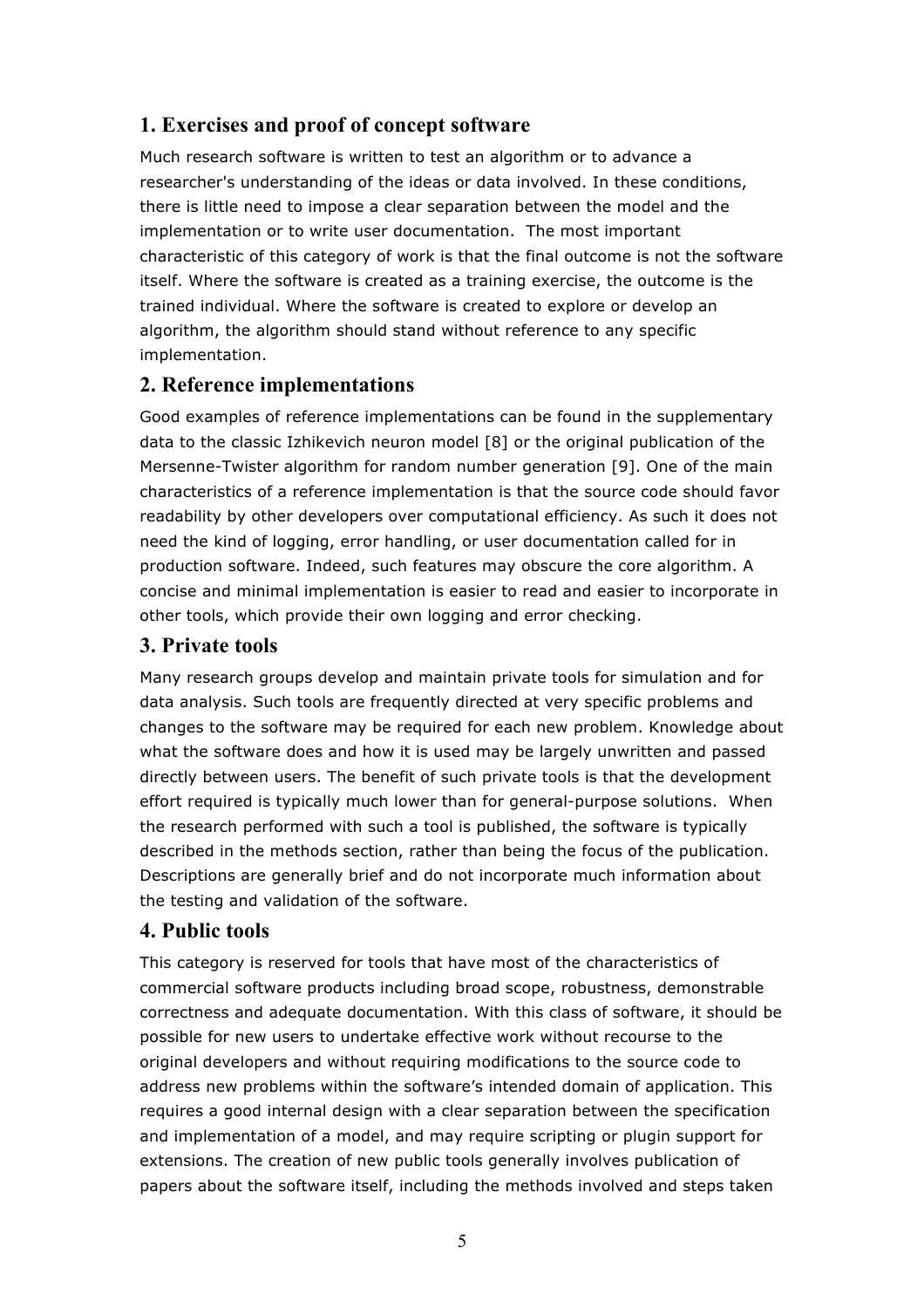to validate it. Many widely used tools such as Neuron [10], GENESIS [11], and NEST [12], fall into this category.

### **Unfinished, abandoned and unused tools**

All software development carries the risk that it will fail to produce anything useful. This can happen for a variety of reasons including insurmountable technical difficulties, lack of experience among the developers, bad choices early on in the project, or simply because the software, as originally conceived, is of no use to researchers. Indeed, this last case is alarmingly common, particularly among capability-driven projects, as described in the "How" section below. Software that is developed by individual researchers or students for their own purposes and never used again, can be most charitably regarded as an exercise or a proof of concept: almost certainly, the developer has gained some insight or understanding from writing it. The same cannot be said where work is delegated to in-house developers or students working on behalf of someone else. This kind of software is a waste of valuable resources. When it fails to deliver adequate results, an analysis of what has gone wrong can yield valuable lessons for the future. We will return to this issue later in this paper

# "Why?": the origins of neuroscience software

The "Why?" axis is characterized by a strongly bimodal distribution. One group of software consists of "demand-driven" projects. These arise where software is needed to solve a particular problem, and the focus is on developing a tool that can help with the research in hand as soon as possible. At the opposite end of the spectrum are "capability driven" projects. These are projects driven by technological opportunities: the kind of projects that emerge when it first becomes possible to perform a new kind of computation, or because the current fashion in software development shifts in favor of one design approach over another.

## **Demand-driven software**

The characteristic of demand-driven software is that there is a user, or "customer", for the software from the very beginning. The customer could be the same person as the developer, where researchers or students write software for their own needs, or an independent party, as when research groups hire in-house developers or contract independent developers.

A good example is the neuroConstruct project, which is being developed by the Silver laboratory at UCL [13]. In this case, there is only one developer, and the group is its own customer. Several people in the group are engaged in research that is dependent upon the software being developed.

Commercial software efforts are demand-driven. Some speculative efforts may explore new technologies in the hopes of creating a market. However, investors in such projects are understandably keen to see market demand emerge as soon as possible, so they can cut their losses if it does not.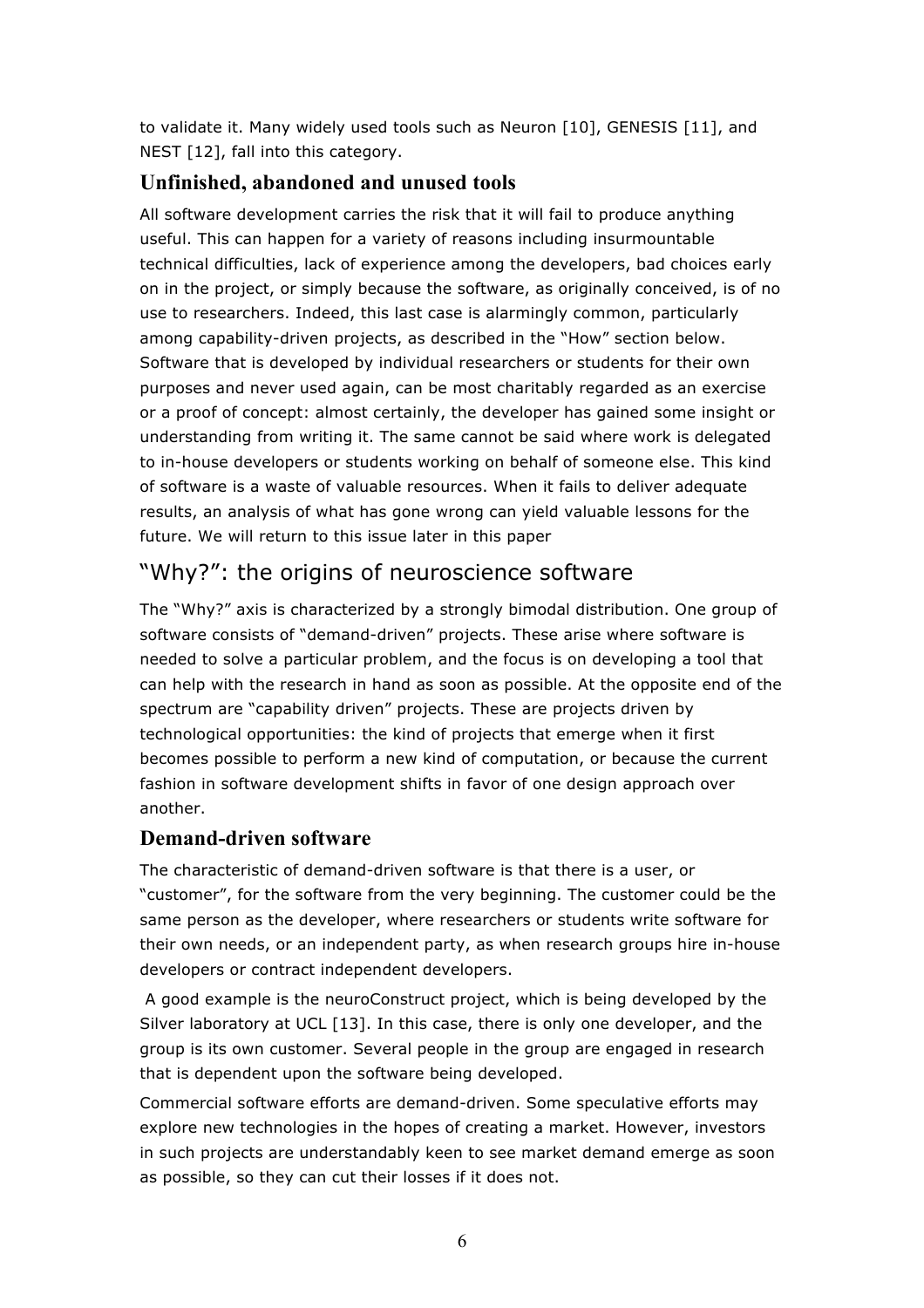### **Capability-driven software**

By capability-driven software, we mean software that is developed because it might be useful, and there is funding for it. Since capability-driven software has no acute demand, it typically has no users.

Capability-driven software can occur on any scale. At an individual level, students may rewrite a perfectly adequate tool in a different language, simply because they prefer it. This can be good training, but is unlikely to yield an improved software product. On a larger scale, informatics groups are sometimes successful in attracting funding to build what they believe neuroscience researchers need. This model has been tried extensively in various countries, attracting substantial investment in the UK's e-Science program, but has often led to disappointing results. Typical problems include building the wrong thing (lack of market research before funding), a fixed-term development cycle with staff typically hired for three years, and no sustainable continuation plan. Even when the project yields useful software, the initial grant funding usually stops at just about the time when the project can be expected to attract external users.

A typical example is the NeoSim framework [14], developed under the e-Science project in connection with the US Human Brain Project. At its peak, it had 5 programmers but never attracted any users. The developers departed at the end of the grant with very little to show for their efforts, and none of the software was ever re-used. This was possible because NeoSim was a purely technology-driven proposal without a specific scientific application. Although it had the potential to grow into a useful product, the lack of demonstrable demand within the funded period made it a poor candidate for continuation. NeoSim addressed problems of connecting simulators, addressed more recently by MUSIC [15] and the Blue Brain Project [16]. In such projects, developers need almost superhuman prescience, if they are to build something useful. This is a critical issue for a number of recent large-scale projects promising new software for neuroscience research. It is closely related to the burgeoning population of empty databases and unused web applications that have been built because developers thought others would use them [17,18].

Capability-driven software is sometimes sold to funders on the grounds that it will not only help neuroscientists, but will also generate new computer science results. This proposition is based on the optimistic assumption that getting computer scientists to write brain modeling software will help them understand the brain. We know of no cases where this has actually happened.

## "Who?": software developers in computational neuroscience

The need for new software can be met in many ways. In some cases, researchers write it themselves. More often, research students work on software projects either as part of their research work, or as a means to develop the models and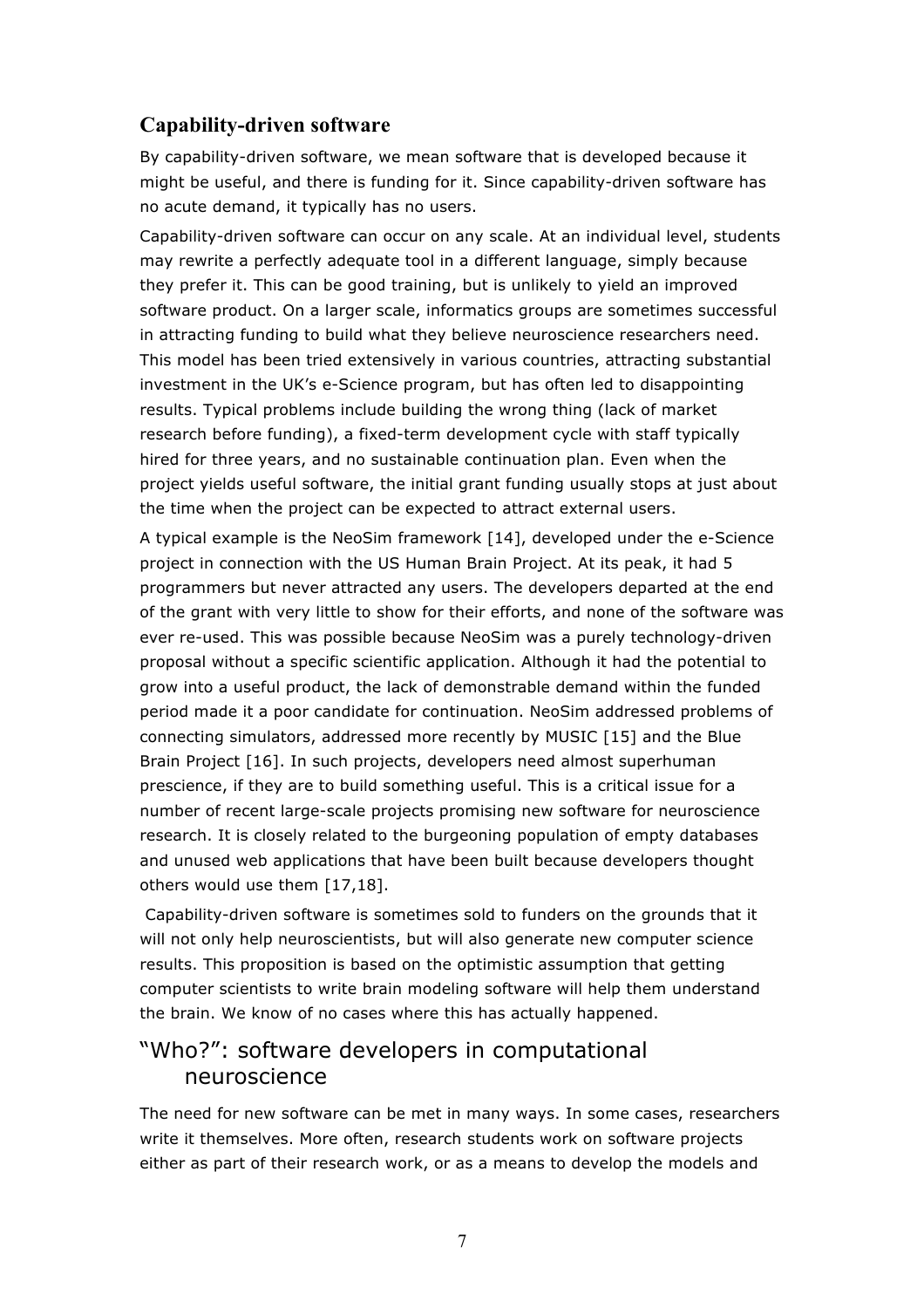simulations needed for their research. In either case, the work is done by individuals whose primary motivation is the research outcome itself. For larger projects, a research group may be able to hire in-house developers who focus exclusively on the software, or they may outsource development to commercial entities. Each model has its own advantages and disadvantages. In general, there is a strong correlation between who does the work and the type of software that is produced.

#### **Researchers**

For researchers addressing new problems in computational neuroscience, the most direct way to develop the required software is to write it themselves. Many computational neuroscientists have extensive software development experience and can write very good software. By developing on their own, they eliminate the need to communicate their ideas to a third party, and can achieve results fast. However, software development is very rarely recognized as a primary output of research positions, and often competes for time with teaching, grant-writing, supervising students, administration, and, of course, the research itself. Interestingly, researchers' ability to engage in software development seems to be inversely correlated with their requirement to engage in teaching and university administration. The NEST simulator [13] and PyNN language [19] are good examples of projects in which a significant part of the development effort comes from researchers in permanent positions. These projects also have considerable input from students, but the active involvement of full-time researchers gives them a degree of continuity and coherence that is hard to achieve by other means. Interestingly, all the lead researchers are based in continental Europe, even if some of them are from the UK and North America.

#### **Students**

For researchers who do not have the skills, time or inclination to write new software themselves, having it written by research students is a natural (and cheap) alternative. Many research projects require new tools and, in the absence of additional funding, there is little alternative to having the software written by students. This is a challenging way of developing new software, for several reasons. First, students typically do not have professional software development experience before starting. Therefore, they must learn to write good software, as well as learning to do research. However, software skills are best learned by working among more experienced developers, and very few labs can provide this environment. This often leads to the problems described by Baxter et al. [1], with students having to make software design and architectural decisions on their own before they are really ready. Secondly, research projects are often too short for software to be written and interesting research results to be achieved with it. The outcome of standalone student projects is therefore very variable. Some students write great software, but by their own admission, others spend their time learning by trial-and-error. In the latter case, the best approach is to extract any good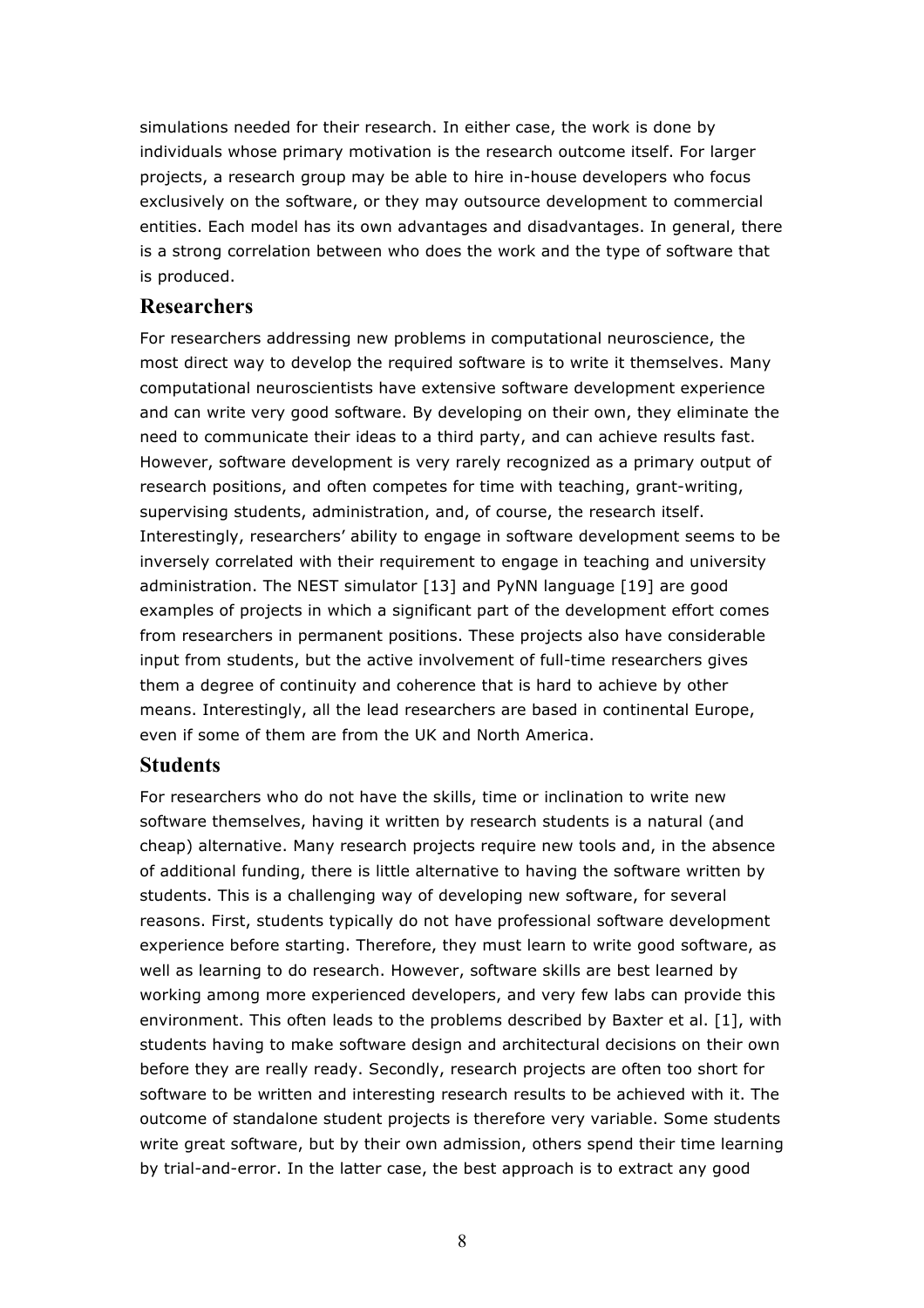ideas and start again from scratch. Finally, writing software for other users reduces the time available for research, and is very risky for researchers wishing to pursue a research career. This issue is particularly problematic where researchers hire students for projects with a very large software development component, because they need the software for their own research. The students have very little chance of developing research careers, and are in effect serving as fixed-term contractors, paid a fraction of the market rate.

#### **In-house developers**

An alternative to using research students for software development is to hire software engineers, whose primary goal is the development of good software to be used by other people. This has the advantage that the developers' actual work is well aligned with their own objectives and job descriptions. Because they work only on the software, they are also able to complete many of the associated tasks such as developing documentation, examples and tutorials, which are essential for practical software products, but which are not on the critical path to generating research results. Some of the most successful long-term software systems in use in computational neuroscience, including both Neuron and Genesis, have benefited from in-house developers. However, it should be mentioned that, in both cases, the developers had also been involved in original research. At present, the greatest challenge for software development by inhouse developers is funding. With almost no permanent university positions for this kind of work, developers depend on successive short-term contracts and rely on their principal investigators (PIs) for continued funding. For PIs, keeping a good in-house developer can be very difficult, as any break in funding will force them to find work elsewhere, and it may be hard to hire them back afterwards.

#### **Outsourced developers**

A potential solution to the problem of providing continuity for in-house developers is to outsource the work to commercial or non-profit organizations that undertake software development for a number of clients. In principle, such organizations can even out the flow of funds from different projects, and provide their developers with a more secure career path than in-house developers. Perhaps the biggest difficulty with this model is finding software engineers with sufficient qualifications in specific domains of research.

## "How?": Development models for neuroscience software

The means by which scientific software is developed vary according to the needs of the project, funding sources and the interests of those involved. Observations of current projects suggest three broad categories. First is the Heroic Model, where one developer works on a piece of software over several years. Second is the Collaborative Model, in which researchers from different groups pool their resources to develop and maintain a piece of software. Finally, in the Outsourced Project Model, a research group contracts an independent software developer to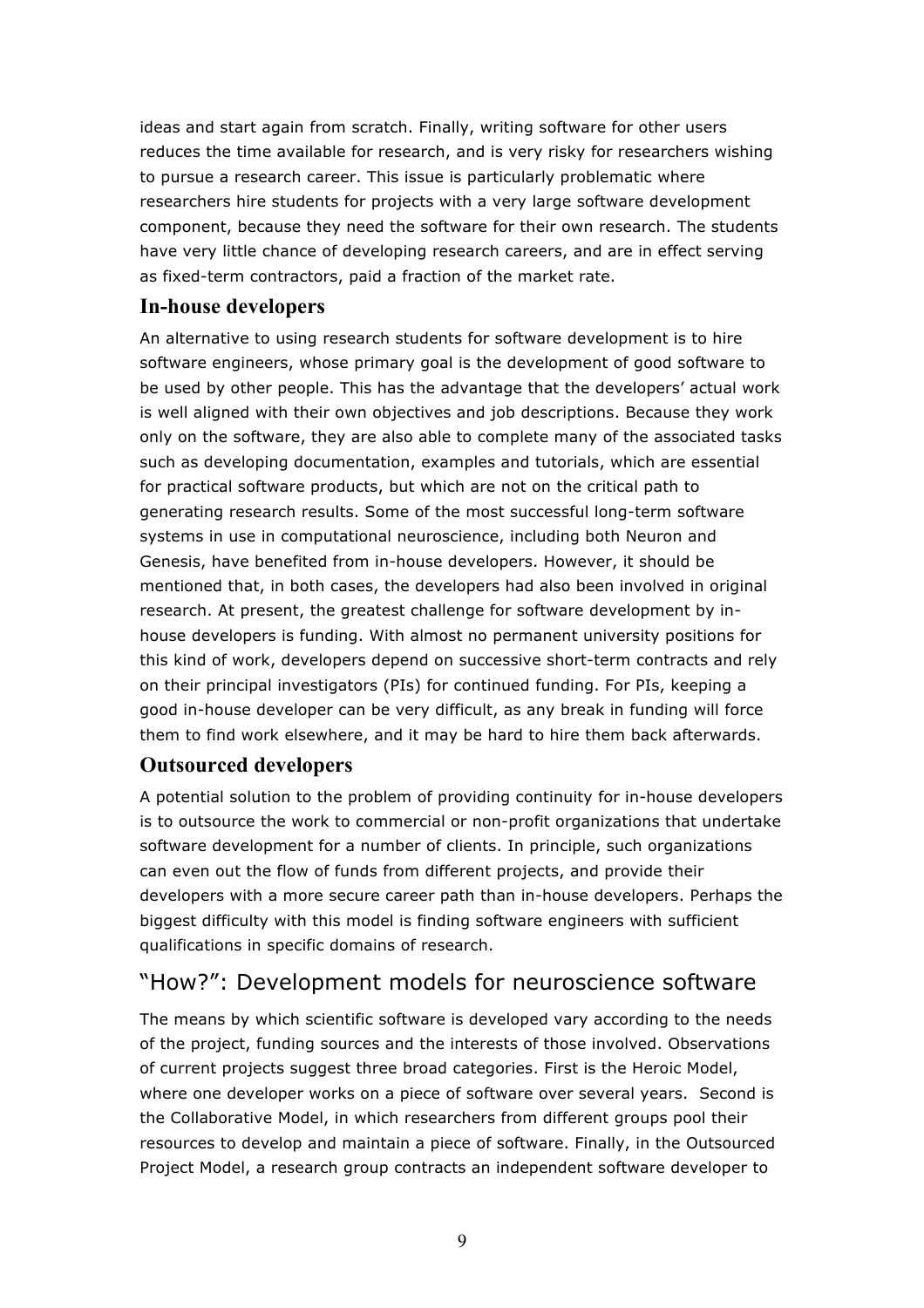write a particular piece of software.

### **The Heroic Model**

This was the most common development model in the projects we reviewed. A researcher begins writing software to address a particular problem. Over time, the software accumulates features and the researcher decides to share it with others. In some cases, this point is reached at the end of PhD theses, when the researchers think that they will not be able to continue to develop the software themselves and release it to the community. In other cases, a researcher continues development, and other members of his/her research group get involved in using or extending the software, which remains entirely within the group.

The biggest challenge with the Heroic Model is that such tools rarely reach the maturity and completeness required to constitute a public tool. Notable exceptions are Brian [20] and Topographica [21], which have gained momentum, and partially transitioned into other development models. However, many of the Heroic tools we examined have a single developer and no apparent ongoing activity. The other main weakness of the model is the emphasis on a single developer. This creates a single point of failure, with no means to ensure continued use or development of the software if the original developer is no longer available. In brief, the Heroic Model lacks adequate mechanisms to motivate and reward other developers for extending and supporting the original work for the benefit of the community.

It is natural for research software projects to begin with the Heroic Model. One of the main challenges with neuroscience software is to promote the transition of the best such projects into more sustainable models. A notable exception is the NEURON modeling package, by far the most widely cited of the tools examined in this study,. First developed by Michael Hines in the late 1970s, NEURON is still developed and maintained by its original author, who has received uninterrupted NIH funding from 1978 to the present. This shows that the Heroic Model is capable of delivering long-term solutions, albeit under rather exceptional circumstances. A more typical situation may be that of Genesis 3, where the lead developer was forced to seek work in the private sector due to lack of continuity in funding.

## **The Collaborative Project Model**

Collaborative projects arise where a collection of individuals or research groups with similar requirement pool their resources, with each participant focusing on aspects of the project relevant to his or her own work. In this model, the participants benefit from a shared core code-base, shared infrastructure and the increased visibility that comes from being part of a larger effort.

One of the best examples of a collaborative project is the neural simulation tool NEST, developed by the NEST Initiative. NEST started in 1995 under the name SYNOD [22] and has been under active development ever since. At the time of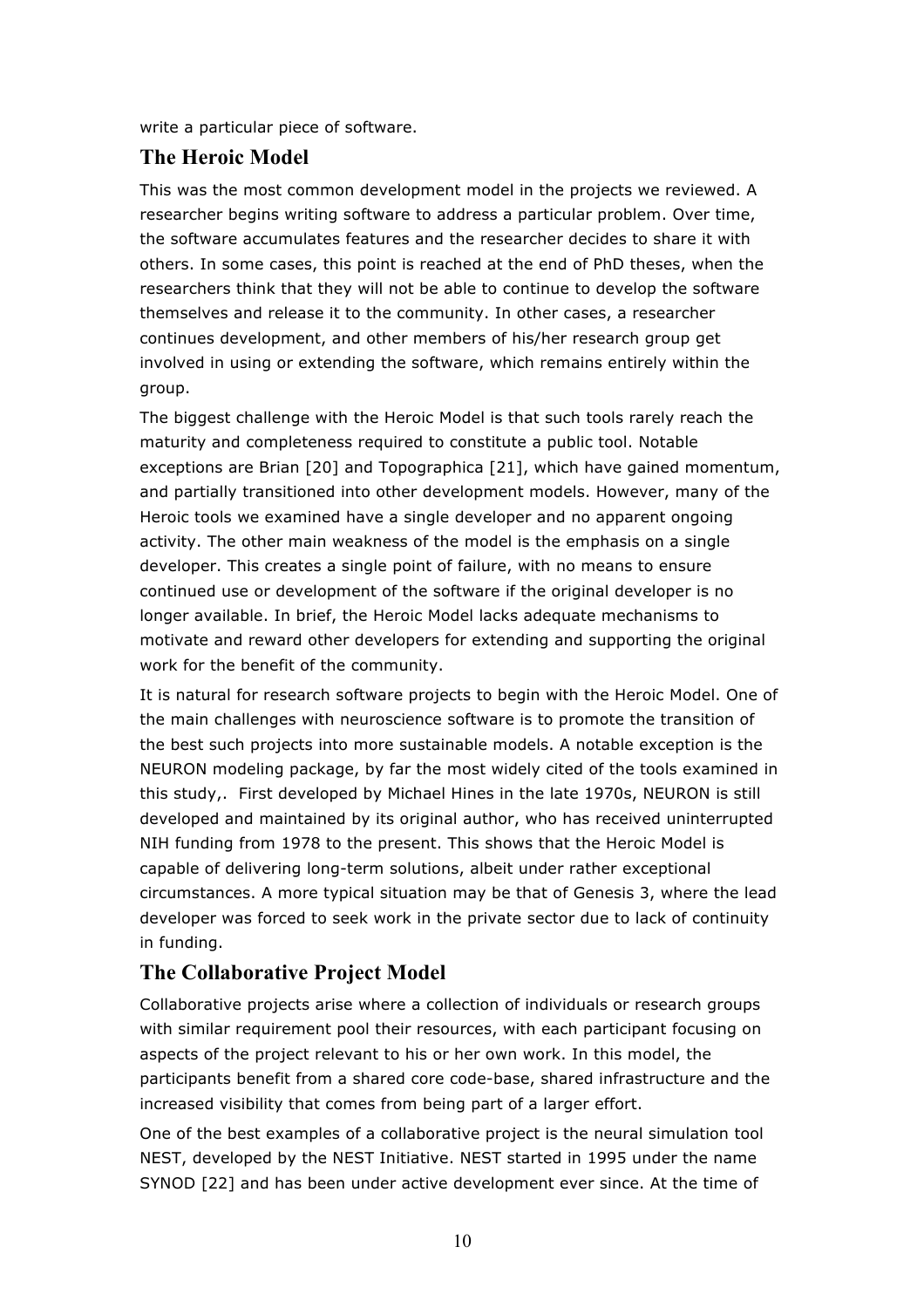writing, NEST has over 10 developers working on different parts of the software. Having users contribute what they need for their own work ensures that features are implemented as and when they are needed, and that each new feature is tested out on real scientific problems before being released to the wider community.

Although this type of development is rare in neuroscience, it is much more prevalent in related disciplines. In particular, as De Schutter noted in this journal [23], systems biology is currently in a very different situation from computational neuroscience. Demands arising from the flood of data from increasingly industrialized processes in systems biology have lead to large-scale collaborative software projects. The active development of new software for which there was a clear community need has enabled the development of and support for community standards such as MIASE and SBML. De Schutter contrasts this with the situation in computational neuroscience, where much "computational neuroscience software is shackled by legacy code" [23,24]. The focus on largescale projects in systems biology makes it possible to employ specialists for different roles within a project. In particular, systems biology can employ scientific programmers who are not expected to double up as researchers, and for whom there is a credible, long-term career path in providing the software engineering component of a much larger activity.

#### **The Outsourced or Market Model**

In this model, researchers in need of software contract an independent company or individual to write it. The development of PSICS [25] was outsourced at a fixed price by a research group that needed the software for its research. In this case, documentation and validation amounted to 40% of the total cost, with the core functionality carefully defined to produce a tool that the researchers could use on their own. After the initial work, two research groups contracted the original developers for additional work to meet their specific requirements. All the outputs are fully documented and open source.

This model has yet to be used extensively in neuroscience, but the example of PSICS suggests that this could be at least partly due to the lack of suitable organizations to outsource to, rather than a lack of interest from the community. In principle, this model offers advantages to both sides. Researchers can negotiate a fixed-price contract to be paid on delivery of working, validated software. Small projects can be accommodated and the original developers are more likely to be available to carry on, when more work is required and additional funding is available. For software developers with an interest in science, such organizations could offer a stable career path in a single location, while working on a succession of different projects and with the kind of close contact with other software engineers that is essential for effective professional development.

#### **The Community Engagement Model**

This model has a long history in other areas of software development, for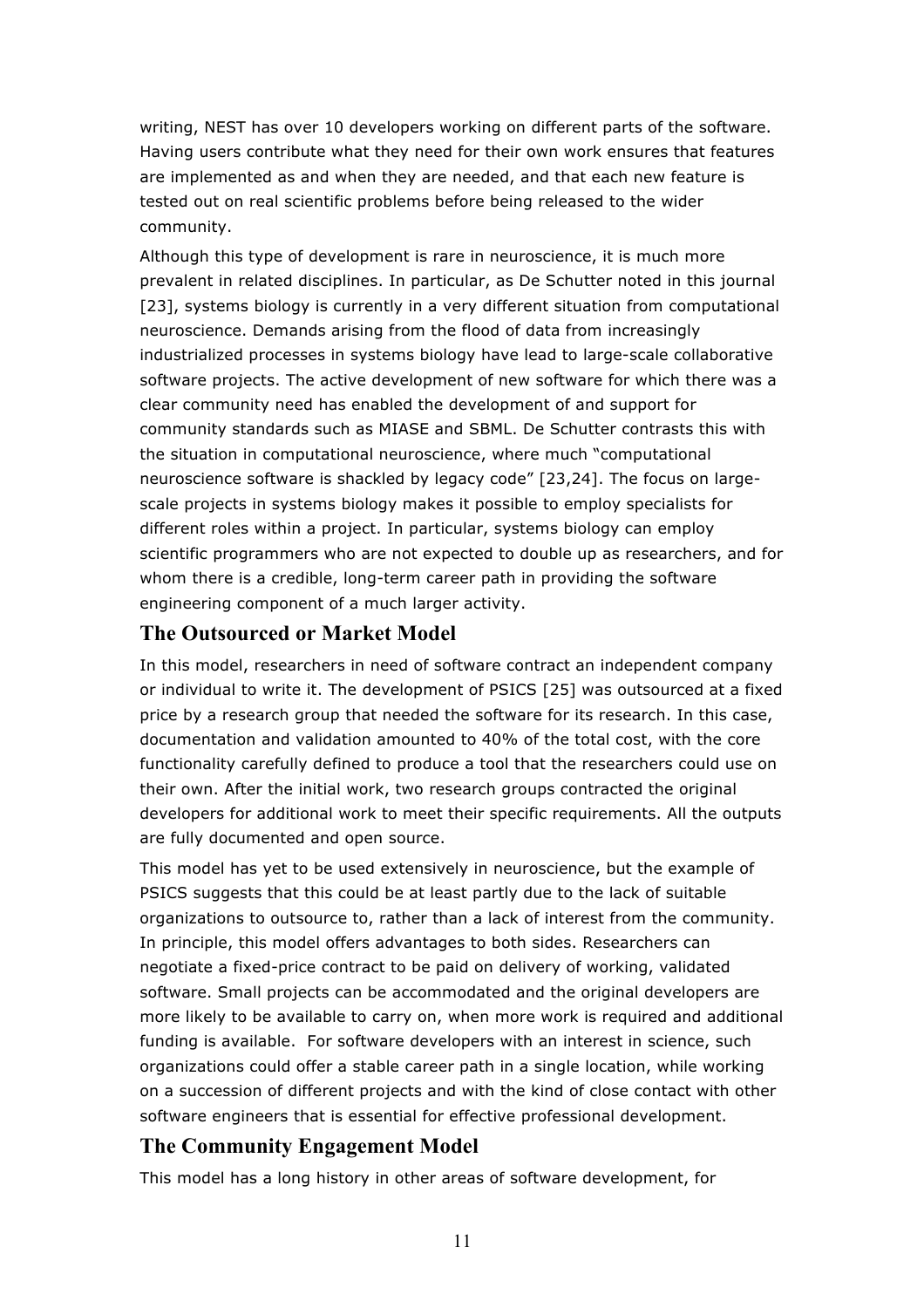example, the Linux operating system has a large community of independent developers. However, it is a relatively new approach for neuroscience. One of the best recent examples is the OpenWorm project (openworm.org) where a community of developers got together to create a biomechanical and physiological simulation of *C. elegans*. Most of them have no specific scientific training, but they are able to read the literature and implement the models. Interestingly, the project's success in developing working software is making it increasingly attractive to researchers, who contribute their experimental data and offer their expertise in computational modeling. Although it is rather early to assess scientific outcomes, OpenWorm has already jumped some of the hurdles facing projects that originate in the scientific community. It has a large and active community of developers. The software itself is of a high standard, and there is a healthy balance between core development and the development of specific products, including visualization tools, documentation and an accessible web presence.

# **Discussion**

After inspecting a wide range of software projects, we find that these projects can be usefully categorized by the answers to four key questions: "What", "Why", "Who", and "How" . We suggest that this scheme usefully captures the main factors determining the long-term success of a software project, and consequently the value it represents to the research community, and the advancement of neuroscience research.

However, there is one additional assessment criteria that we have not been able to consider so far: we have not been able to assess whether individual pieces of software are correct, in the sense that they correctly implement the models they are intended to implement. The reason for this omission is that in most cases, the necessary information does not exist. In the past, when computational modeling was something of a fringe activity, this situation could be tolerated. Today, however, simulations and other computational results are playing an increasingly important role in science, political decision-making, and society as a whole [26, 27], and researchers are becoming increasingly aware of the critical influence of software quality on the sustainability on their research. In these conditions, scientific software can no longer be the private affair of the scientists who develop it.

# Assessment of scientific software

Given the growing importance of scientific software, the community needs ways of assessing whether a particular exercise, reference implementation, or tool is fit for its intended purpose. The first threshold a software tool must cross is that it must be "research-ready": ready to be used for research by the person who wrote it. This means that the developer can be confident that the results it produces are correct. For simple scripts, this may be achieved by inspection, but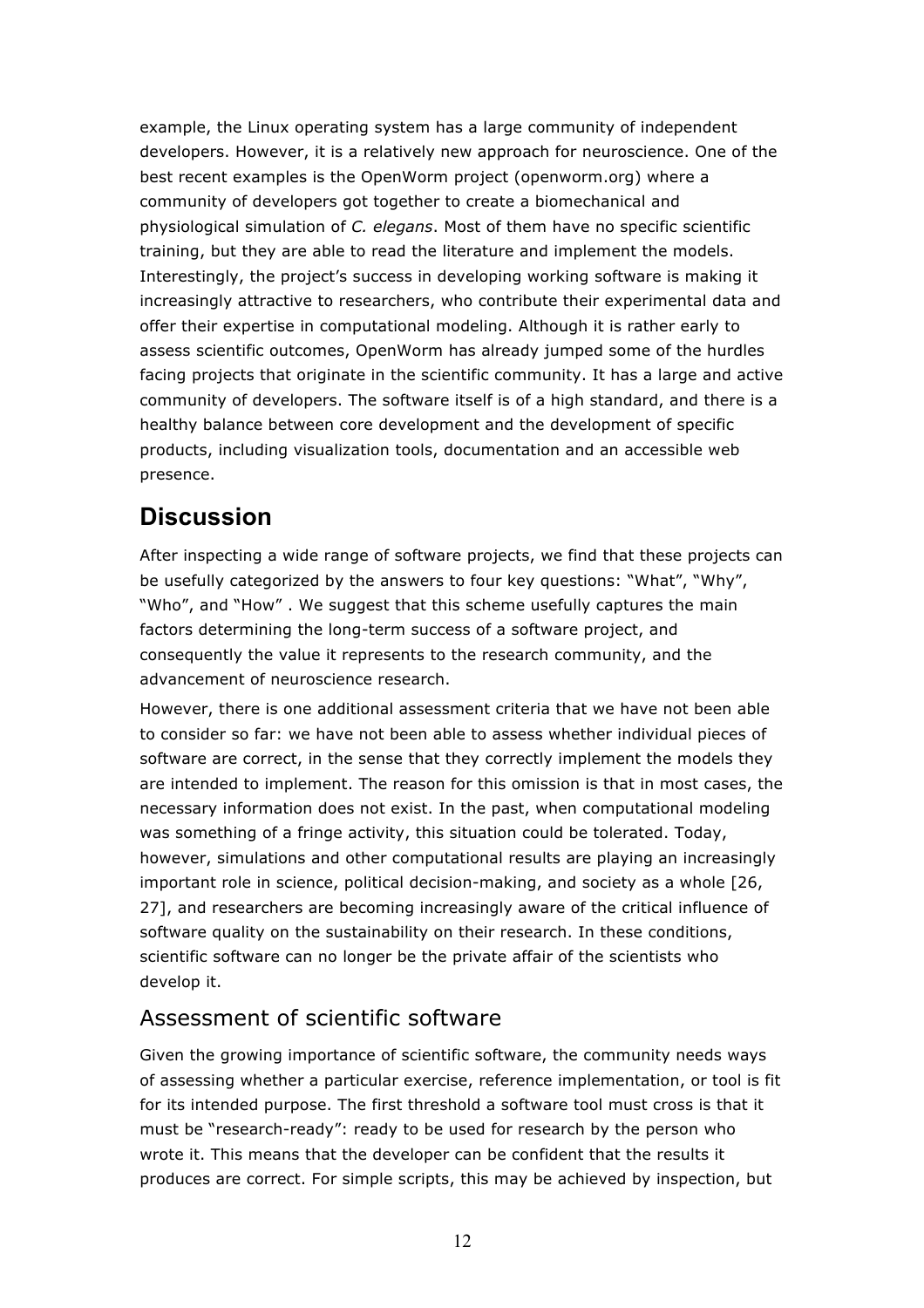in most cases it will be necessary to apply the tool to test models for which there are known analytic solutions, or to models generated by other tools. With the exception of the three Rallpack tests [28] for single cell simulators, computational neuroscience has very few standard tests. In comparison, the Systems Biology Markup Language (SBML) test suite comprises more than a thousand test models, complete with detailed descriptions and expected results for comparison. A number of projects are under way to address these issues (see for example. http://opensourcebrain.org). The late development of comprehensive test suites in computational neuroscience can be largely attributed to the absence of shared model description formats [29]. With the emergence of NeuroML [30] for single cell models and PyNN for networks, the coming years will hopefully see major improvements.

Software that is research-ready may still not be suitable for use by other researchers. As well as being correct, wider usage requires that it is accessible and usable. For example, it should have comprehensive documentation and examples, as well as sufficient error handling and reporting functionality to enable users to trace problems with their models without recourse to the source code. Below, we propose checklists for assessing whether a particular tool meets these criteria.

# Creation of public tools

One of the stated aims of many projects involving software development is to produce software that will be of use to other researchers. In our terminology, this entails creating a public tool. Of the criteria considered here, the "Why?" axis has the clearest correlation with the eventual emergence of a public tool from a software development activity. Somewhat obviously, unless the implementation of a demand-driven project is so bad that the software cannot be used at all, these projects almost always find at least some use in research. Conversely, capability-driven projects only find a use if what has been developed happens to coincide with a research community need. Much highly specialized software never has this good fortune.

The "Who" axis is also important. Should software be written by scientists, or delegated entirely to professional software engineers? On the one hand, core algorithms cannot be developed without the involvement of scientists. This means scientific software inevitably has a close link to the latest research. However, Wilson [6] found that very few researchers are familiar with best practice in software development. Our own observations suggest that this situation has changed somewhat over the last seven years. With the explosion of open source activity on GitHub and BitBucket, and the increasing use of community sites such as StackOverflow to discuss design and development practices, it is now much easier for developers to keep up with new practices, even when they are not working in a software company. Indeed, the preponderance of short-term projects may act in scientists' favor, since they are able to adopt new tools as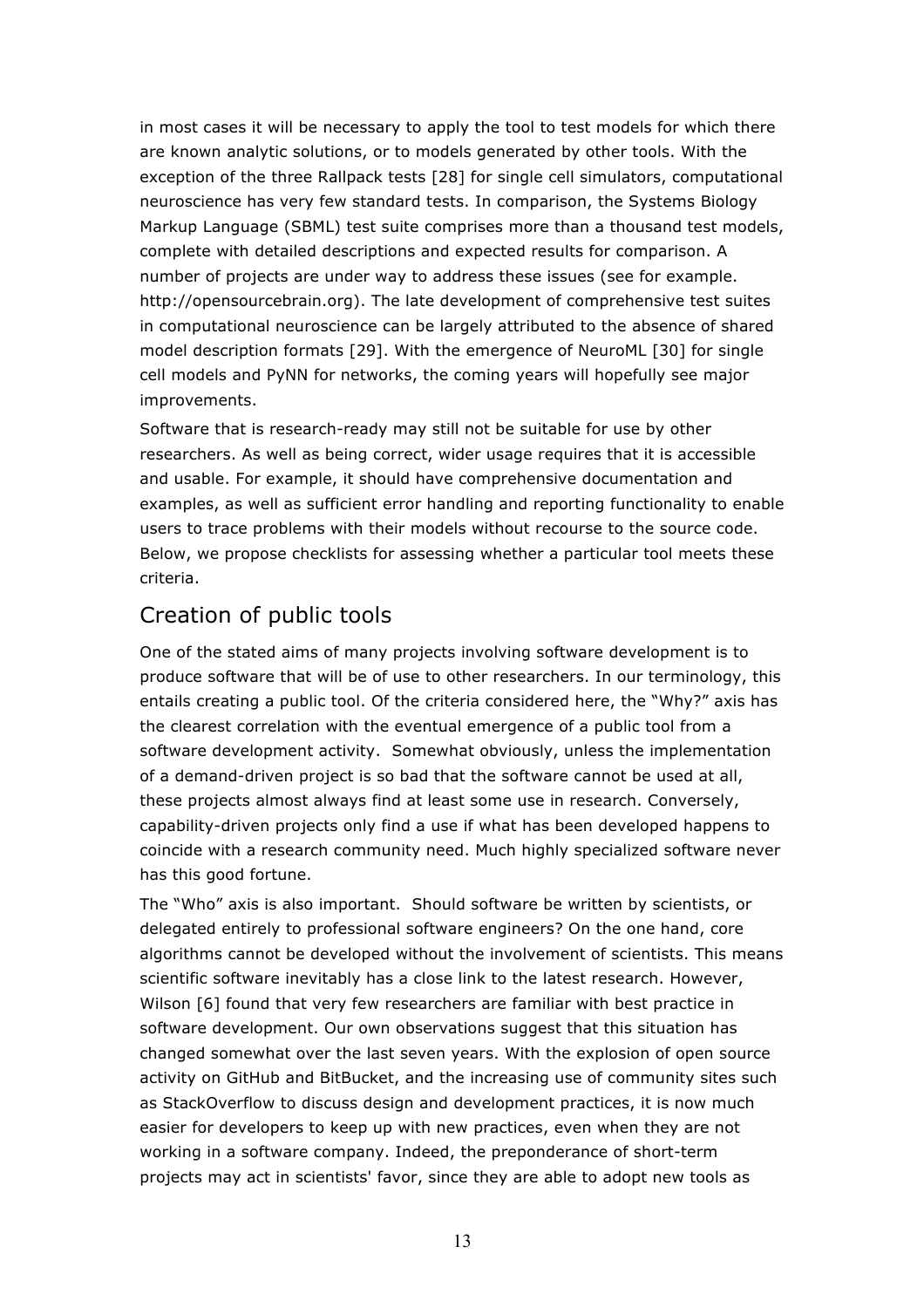they emerge, rather than being tied to long-term corporate structures.

However, the process of turning a private tool into a public tool is very demanding in terms of programming, testing, and documentation. According to some estimates, in fact, this step requires up to nine times the effort needed to develop a private tool [31]. Individual developers and laboratories do not have the resources or skills to transform a private tool into a public one, and to handle its subsequent distribution and user support. This task could, however, be handled by spin-off companies or other commercial entities. This system works well in experimental biology, where many of the companies now supplying laboratory equipment have their origins in research laboratories.

Another problem for the users and developers of scientific software is that funding systems, and the career paths of research students and junior researchers tend to favor the development of new tools over the extension and maintenance of existing ones. This explains why a high proportion of early stage projects in our sample are no longer supported. Taken together, these observations highlight the need for funding and projects that fill the gap between innovative single-developer projects and research-ready software applications. In neuroscience there is currently an ample supply of early stage projects, but almost no mechanism for turning them into useful public tools.

# Sharing of software

Sharing software is widely considered an important step in improving quality in the computational sciences [32,33]. While this is certainly true, it is also important to realize that there are different reasons why software should be shared. Accordingly, there has to be a range of different standards for shared software.

Software used in research studies should be made freely available when such studies are published, if not before. However, making software available should not be confused with asserting that the software is ready and usable by other researchers. Reference implementations of a novel algorithm or model, such as those provided by Izhikevich [8] and Matsumoto [9], may be of interest primarily for other software developers who are developing their own implementations of the models. A reference implementation may also be useful for generating test cases to compare with other tools, but not suitable for running simulations on the scale needed by a specific research problem. Simulation scripts and other iterative development work used by a single group in pursuit of a research problem may not be sufficiently general or well documented for other researchers to use it "as-is". It is nevertheless important to have them available for future examination, if their results are challenged or if other groups wish to implement exactly the same configuration as a reference point for a new study.

We see three distinct motives to share software with the scientific community:

1. To allow other researchers to evaluate and understand how a particular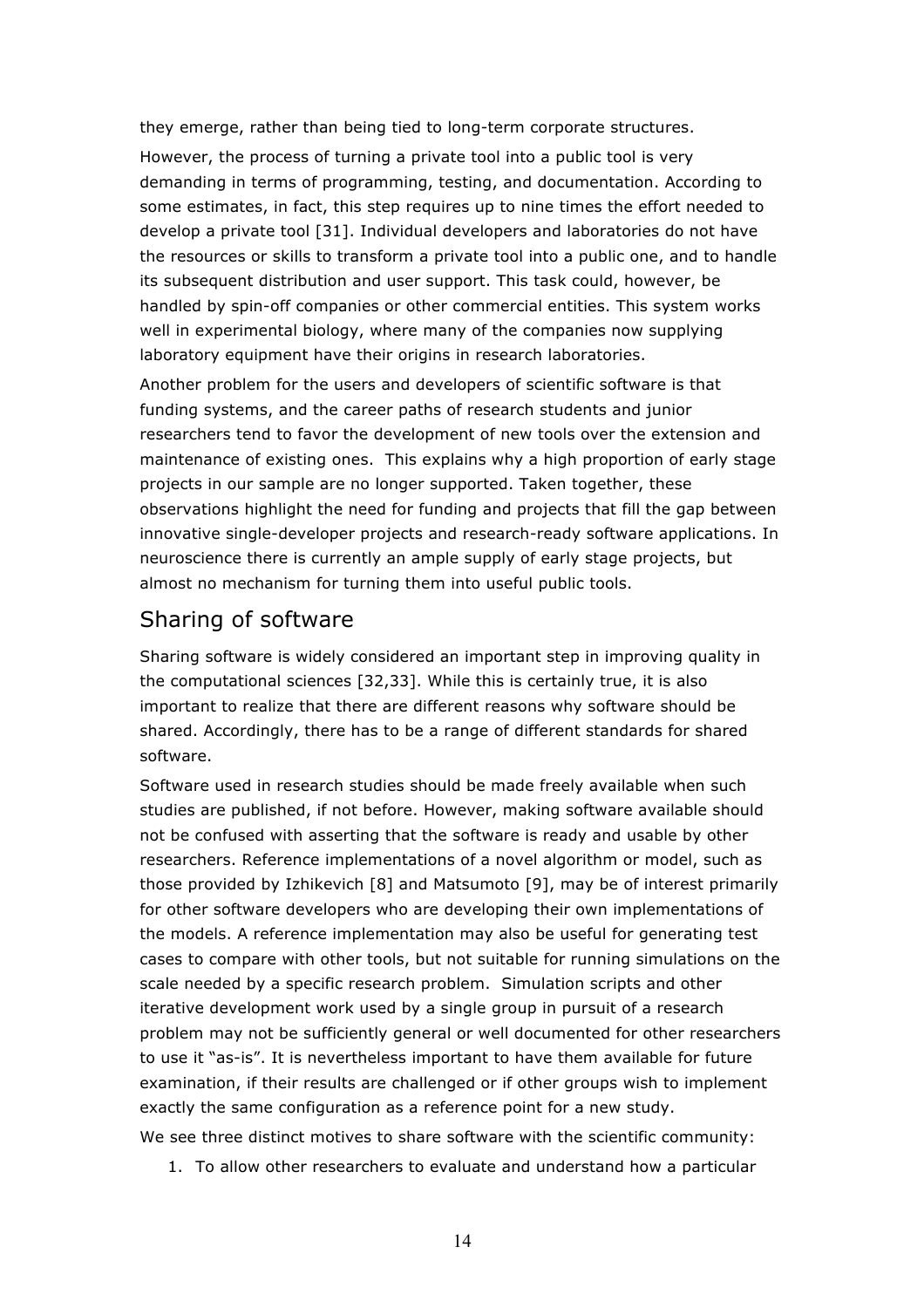numerical or simulation result was obtained. This is the case for most model and simulation code. We can say here that the code is shared for 'reading'.

- 2. To allow researchers to develop their own implementation of a model or algorithm, based on a published reference implementation. The reference implementations of the Izhikevich neuron [8] constitute such a case. However, they also illustrate the problem of 'error propagation'. Although the implementation provided in the original paper has known numerical problems [34], it is still often regarded as the 'correct' implementation and is used in many applications. A possible solution is to introduce curated reference implementations of models and algorithms, similar to those found in the systems biology community or in the well-known Boost library (www.boost.org). In such cases, code is shared for 'reading and writing'.
- 3. Finally, software is shared or, better still, published so that other researchers can use it as a tool for their research. In most cases, the code will be rather complex due to user-interfaces, error-handling and other infrastructure code, so the general user will not be able to extract and understand its core algorithms. In this scenario, the software is mostly 'used', rather than read or modified.

Each of these three "use cases" requires different quality standards for when the software is shared. The lowest level is what we call "review-ready". The source code is prepared and documented, so that reviewers and scientists can understand its main algorithms. The next highest quality standard is "researchready", meaning that the software is sufficiently well tested and documented that its research results can be trusted. Finally, the highest quality standard is what we call "user-ready". At this level, the software is sufficiently well tested and documented that researchers who are not familiar with the source code can use it to generate research results that can still be trusted.

## Recommendations

These considerations have led us to formulate a number of suggestions for improving scientific research that is heavily dependent on software. These suggestions, which may be of interest to researchers, funders, and software developers, are presented as points for consideration, rather than as definitive recommendations. The only firm recommendation is that the problem needs to be recognized and addressed.

1. Not all software development effort can or should lead to the creation of public tools. There are differences between proofs of concept, private tools and public tools. Funders should not expect to pay for proof of concept work and have the code released as a public tool. Developers should not expect to publish a paper about a private tool as though it was a public one. Checklists such as those presented below can make it easier to decide what category a tool is in.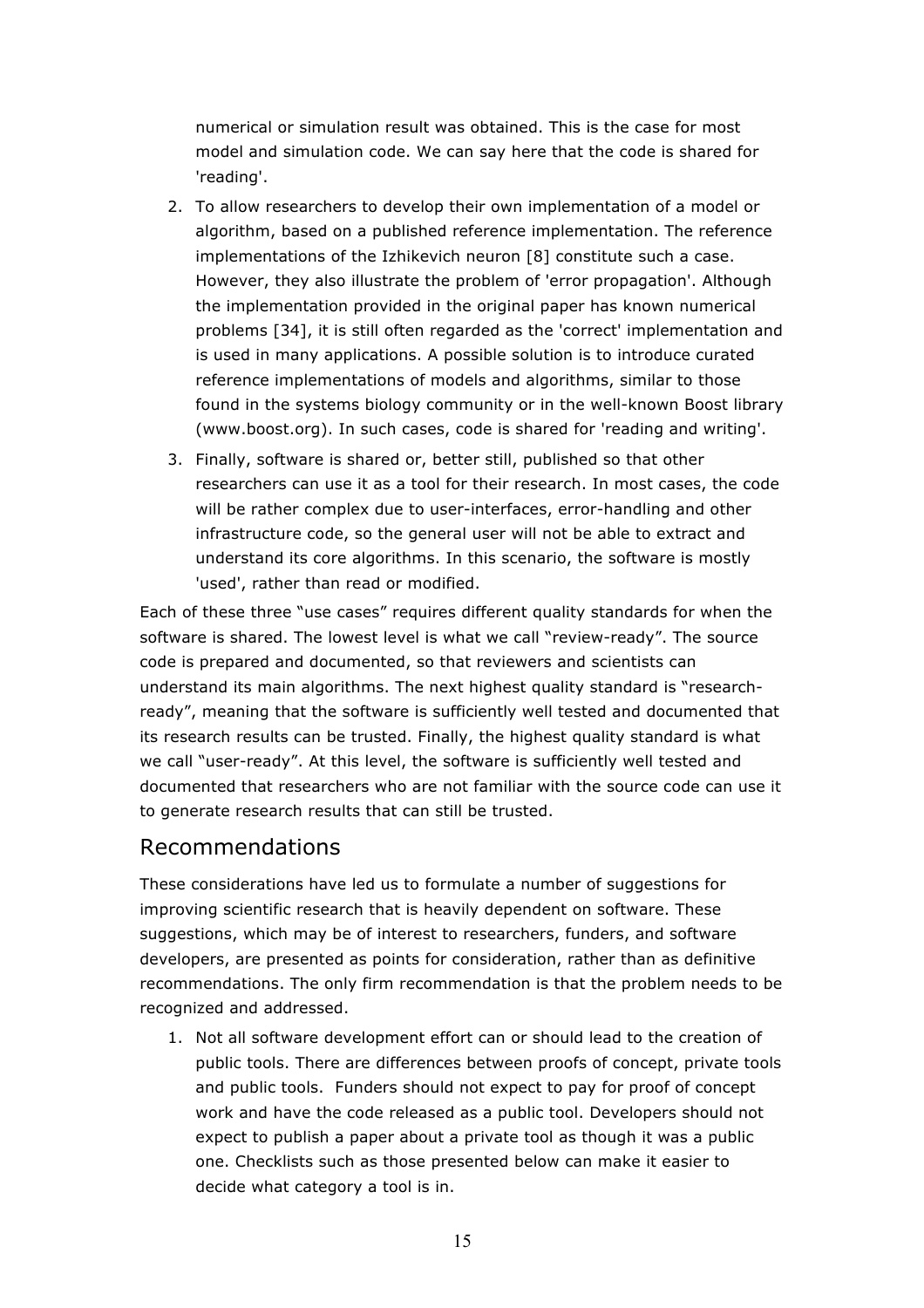- 2. Journals should formalize their policies on what is required for different categories of publication, including papers about novel algorithms with proof-of-concept software (reference implementations), research papers where the results are generated by software, and papers about new public tools. A blanket requirement simply to make the code available risks confusing the picture, and making it hard for readers to distinguish between different sorts of software. We are not against developers being open about their work and making their source code easily accessible, indeed, we are very much in favor of this approach. Rather, our concern is that this kind of visibility can too easily be confused with a suggestion of "research-readiness". As a starting point, we suggest that:
	- a) Papers about software should only be published when the software meets the criteria for a public tool.
	- b) Where research papers depend on software, the software should either be an existing public tool, or reviewers should have access to the code and verify that it meets the standards of a private tool. Ideally, there should be separate peer-review for such software (see item 4).
	- c) For proof-of-concept work, the ideas should be able to stand on their own and papers should make minimal mention of the specific implementation. However, it is often useful to make an implementation available to facilitate adoption, for example, as Gillespie [35], Izhikevich [8] and Matsumoto [9] did. In this case, the software submitted should meet the criteria for "review-readiness" laid out in the first checklist below.
- 3. When considering papers about public tools, at least one reviewer should be asked to look only at the software, perhaps using checklists such as those below. If, as at present, reviewers are asked to consider the software as well as reviewing the rest of the paper, it is almost inevitable that consideration of the software will be a secondary concern, at best. Developing a review model that includes consideration of code opens up a new pool of well-qualified reviewers (developers of other scientific software) who are rarely involved in the review process at present.
- 4. Rather than leaving software review solely to journal reviewers, the community could organize some form of software certification, perhaps under the aegis of the International Neuroinformatics Coordinating Facility (INCF). This could operate independently of the journal review process, would lessen the burden on reviewers, and might be able to offer a more standardized assessment of user-readiness in public tools. It would also offer a mechanism for researchers who are not software specialists, to have expert involvement in and assessment of the projects they run. A role model for this sort of software review and certification could be the peer-reviewed C++ library Boost (see www.boost.org).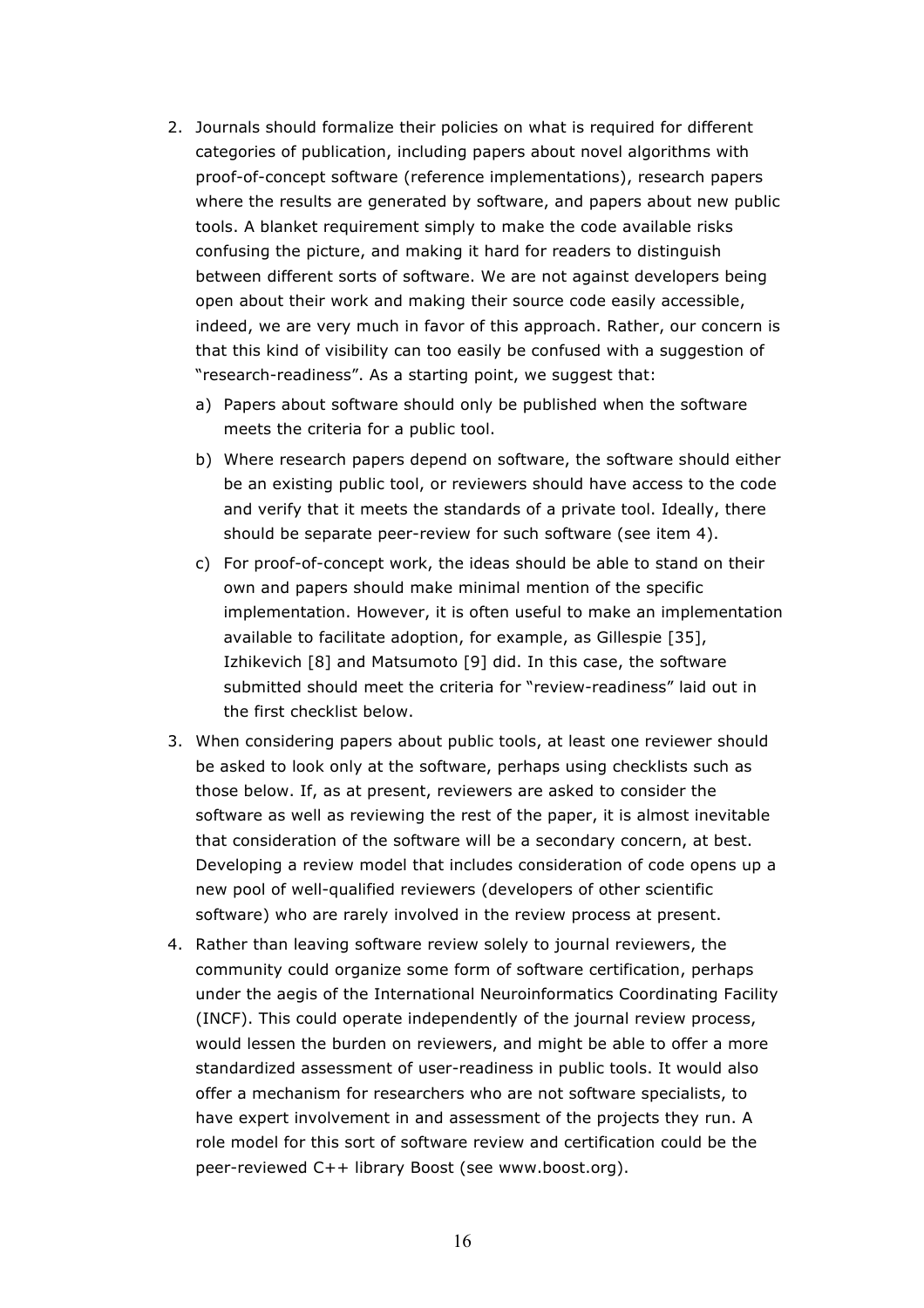- 5. Funding for software development should be mediated by the intended beneficiary  $-$  the scientist with research to do  $-$  rather than flow directly from funder to developer. The latter model has consistently failed to produce the tools that users actually want. Although they are not the focus of this study, similar arguments can be made for databases and other repositories that have generally remained unpopulated when their development was not driven by the end users themselves [17,18]. While this approach may slow the development of new software, it ensures that prospective users become involved in the design and development of the tool at an early stage, minimizing the risk of creating the "wrong kind of tool".
- 6. Publications involving novel software or algorithms should, wherever possible, include reference models and data in a standardized format, after the manner of the Rallpack tests [28]. These reference models should then be used to verify that future tools correctly implement existing models (item 3 in the second checklist below). In this way, even if new implementations start from scratch, their scope can grow incrementally, instead of just repeating the same errors as earlier projects.

## **Checklists**

We propose three checklists to help assess whether a particular piece of software is "review-ready" (meaning that it is suitable for examination by a reviewer in conjunction with the publication of a novel algorithm), "research-ready" (a private tool that is suitable for generating publishable results), or "user-ready" (constituting a public tool that is both "research-ready" and adequate for use by independent third parties). In each case, all the related statements should be true for the software to qualify.

In compiling the checklists, our intention has been to establish a minimal pragmatic set of requirements that can be realistically achieved, and which can help to alleviate some of the basic problems that plague scientific software today. The checklists do not address issues of software quality in terms of systems architecture or coding. Although of obvious importance, such considerations are beyond the scope of this paper. They are, however, covered by software life-cycle models, such as Tribits, developed by the Trilinos Project of the Sandina National Laboratories [36].

#### **Criteria for proof-of-concept software to be "review-ready"**

- 1. Software written in a compiled language is easy to compile and runs without crashing.
- 2. Software written in an interpreted language is easy to install and runs without warnings and error messages.
- 3. The software favors directness and simplicity over computational efficiency, where the former provides a clearer demonstration of the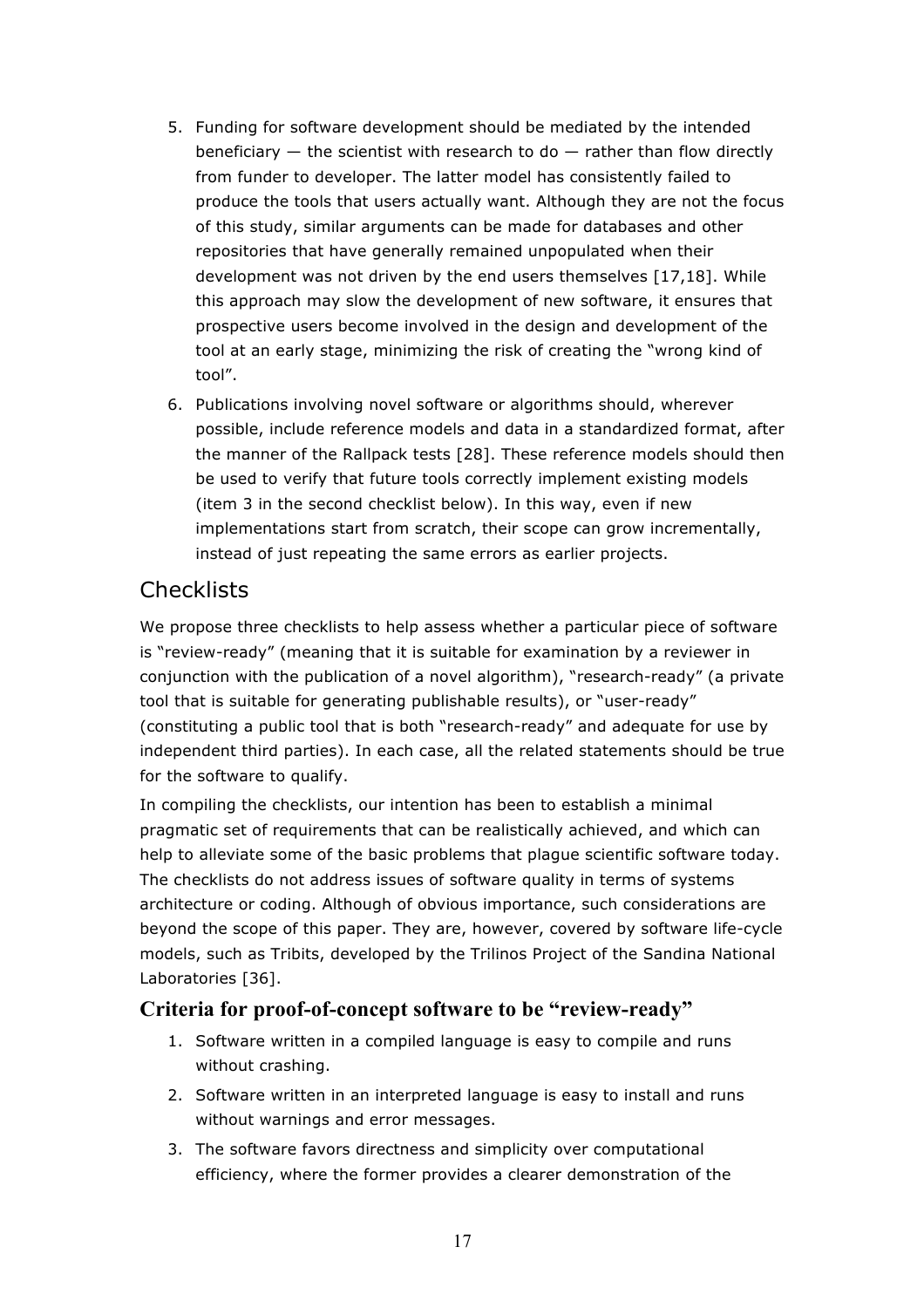algorithm.

- 4. It contains enough commentary to easily relate sections of the code to the written presentation of the algorithm.
- 5. It comes with simple test cases that can be run easily.

#### **Criteria for private tools to be "research-ready"**

- 1. Software written in a compiled language is easy to compile and runs without crashing.
- 2. Software written in an interpreted language is easy to install and runs without warnings and error messages.
- 3. The software offers basic error handling and diagnosis.
- 4. Previous versions are archived and readily available, so that results produced with a previous version can be regenerated.
- 5. The software comes with test cases where analytic or previously computed results are known.
- 6. The software implements any relevant consistency checks, such as conservation of mass or charge.

Additionally, publications containing results generated with private tools should include test cases for which the tool's behavior is already known, or can be independently predicted, demonstrating in this way that the model that has been implemented is indeed the model that was intended.

#### **Criteria for public tools to be "user-ready"**

- 1. The software meets all the criteria for a private tool.
- 2. The software comes with implementations of previously published models demonstrating that, the software generates correct results, at least for the cases provided.
- 3. There is comprehensive user- and developer documentation that enables qualified individuals to work with the software without recourse to the developers.
- 4. The user interface to the tool, whether graphical or command-based, conforms to usability and design norms for software of this type.

## Conclusion

We have examined a wide range of software that has been created for use in neuroscience research. We find that some of the dismay of other authors at the current state of affairs can be attributed to a misunderstanding as to why particular software was created and what can reasonably be expected of it.

Writing bad software is an inevitable step in the professional development of anyone who will eventually write good software. Much of this work involves solving problems that have already been solved. To dismiss this as reinventing the wheel is like arguing that pianists shouldn't learn to play pieces that other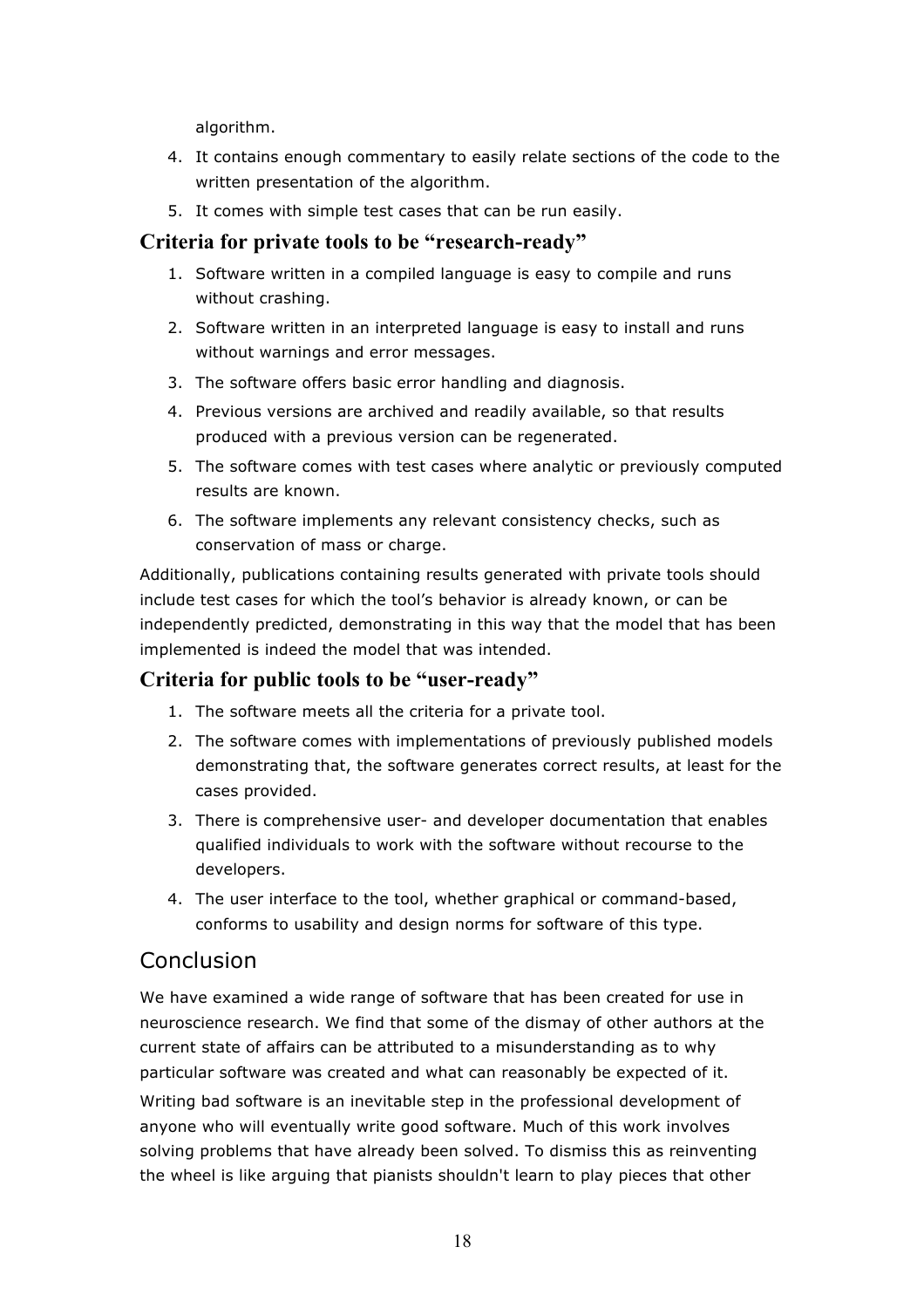musicians can already perform better. The difference, of course, is that trainee musicians do not publish recordings of their work. This, we suggest, is where the real problem lies. Much scientific software is, in effect, written by early stage trainee software engineers. Unlike the cacophony made by music students, much neophyte software output gets recorded for posterity as though it was publishable work. This leads to the unusable programs and labyrinthine codebases that so distressed Baxter et al. [1]. From this perspective, the problem is not that trainee software developers write bad software, but that this software is misrepresented to others as being ready for use in solving scientific problems, or as a basis for extension by other developers.

Based on this observation, we suggest that the best way to improve the situation is to recognize the different types of software development activity within science, and adjust expectations accordingly. We hope that by formalizing the progression of software, from exercise or proof-of-concept code, to useful multiuser tools, including notions about what is publishable, and when software becomes ready for use in a scientific investigation, much of the current confusion around software quality, validity and suitability for publication may be avoided. Inevitably, such a realignment of expectations will result in much existing software being reclassified as not yet "research-ready". However, such an outcome can only be beneficial in driving the creation of truly reliable research tools, and improving the credibility of software-dependent research results.

# Acknowledgments

We thank Hans Ekkehard Plesser and Markus Diesmann for valuable comments on earlier versions of the manuscript. Thanks also to Richard Walker and Guy Willis for proofreading the final version of the manuscript.

## References

- 1. Baxter SM, Day SW, Fetrow JS and Reisinger SJ. 2006. Scientific Software Development Is Not an Oxymoron. PLoS Comput Biol 2(9):e87. doi:10.1371/journal.pcbi.0020087.
- 2. Donoho DL, Maleki A, Ur Rahman I, Shahram M and Stodden V. 2009. Fifteen Years of Reproducible Research in Computational Harmonic Analysis. IEEE Computing in Science and Engineering 11(1).
- 3. House of Commons Science and Technology Committee. 2009-10. The disclosure of climate data from the Climatic Research Unit at the University of East Anglia. Eighth Report of Session 2009–10, Vol II.
- 4. Post DE and Votta LG. 2005. Computational Science Demands a New Paradigm. Physics Today Vol.58, No.1 (2005):35-41.
- 5. Miller G. 2006. A Scientist's Nightmare: Software Problem Leads to Five Retractions. Science 22 December 2006: Vol. 314. No. 5807:1856–7. DOI: 10.1126/science.314.5807.1856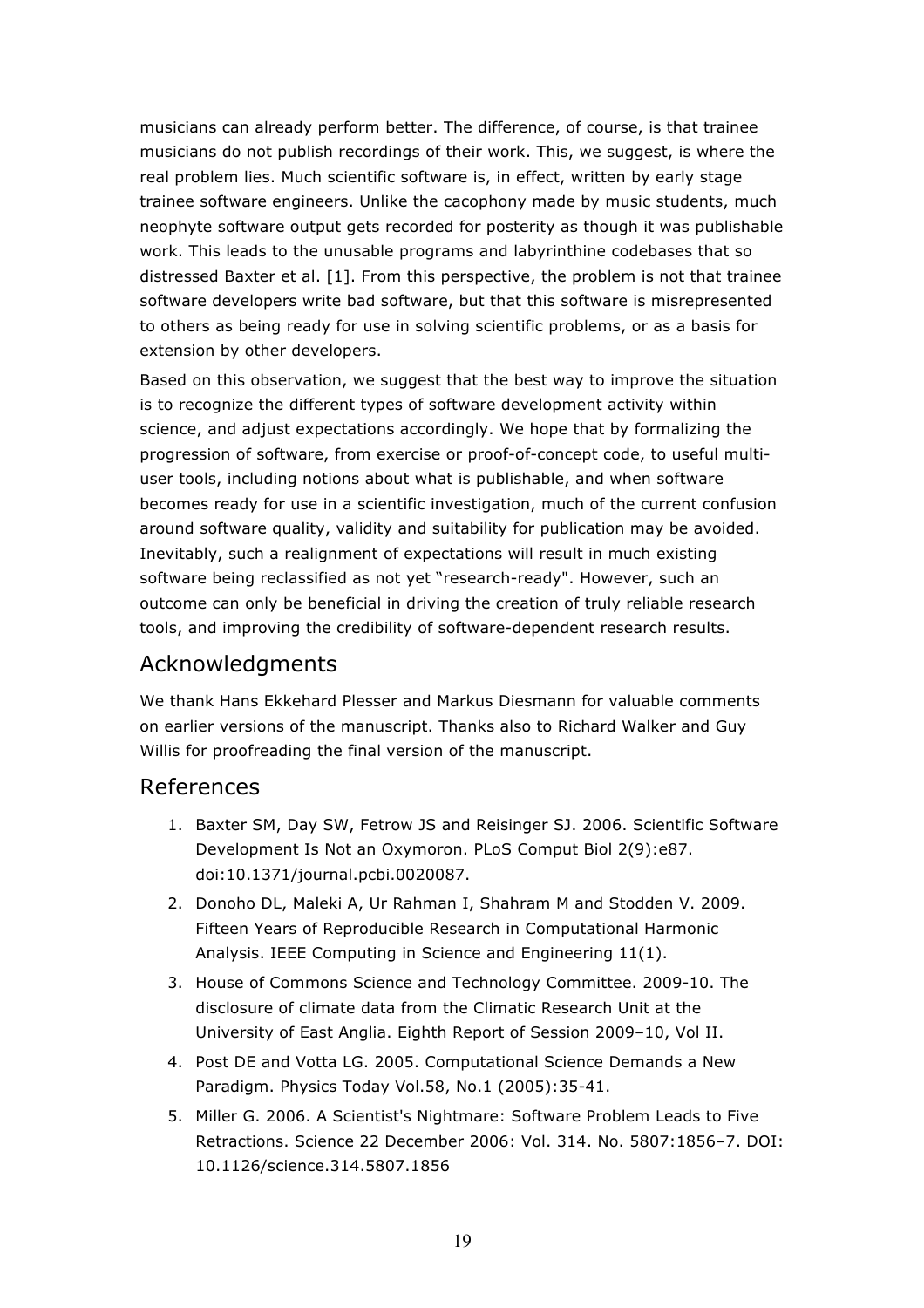- 6. Wilson G. 2006. Where's the real bottleneck in scientific computing. American Scientist 94:15—6. doi:10.1511/2006.1.5
- 7. Perlewitz J. 2013. http://home.earthlink.net/~perlewitz/ (retrieved April 2013).
- 8. Izhikevich EM. 2003. Simple Model of Spiking Neurons. IEEE Transactions on Neural Networks 14:1569-72.
- 9. Matsumoto M and Nishimura T. 1998. Mersenne twister: a 623 dimensionally equidistributed uniform pseudo-random number generator. ACM Transactions on Modeling and Computer Simulation 8 (1):3–30. doi:10.1145/272991.272995.
- 10. Hines ML and Carnevale NT. 2003. The NEURON simulation environment. The Handbook of Brain Theory and Neural Networks, 2nd edition*,* edited by M.A. Arbib. Cambridge, MA: MIT Press, 2003:769-73.
- 11. Bower JM and Beeman D. 1998. The Book of GENESIS: Exploring Realistic Neural Models with the GEneral NEural SImulation System, 2<sup>nd</sup> edition. Springer-Verlag, New York, 1998. ISBN 0-387-94938-0.
- 12. Gewaltig M and Diesmann M. 2007. NEST (Neural Simulation Tool). In Scholarpedia Encyclopedia of Computational Neuroscience. Izhikevich EM editor. 11204 p.
- 13. Gleeson P, Steuber V and Silver RA. 2007. neuroConstruct: A Tool for Modeling Networks of Neurons in 3D Space. Neuron Apr 19;54(2):219-35.
- 14. Goddard N, Hood G, Howell F, Hines M and De Schutter E. 2001. NEOSIM: Portable large-scale plug and play modeling. Neurocomputing 38:1657-61.
- 15. Djurfeldt M, Hjorth J, Eppler JM, Dudani N, Helias M, Potjans T, Bhalla US, Diesmann M, Hellgren Kotaleski J and Ekeberg Ö. 2010. Run-Time Interoperability Between Neuronal Network Simulators Based on the MUSIC Framework. Neuroinformatics 8:43-60.
- 16. Markram H. 2006. The Blue Brain Project. Nature Reviews Neuroscience 7 (February 2006):153-160. doi:10.1038/nrn1848.
- 17.Kennedy D. 2006. Where's the beef? Missing data in the information age. Neuroinformatics 4:271–3.
- 18. Nelson, B. 2009. Data sharing: Empty archives. Nature 461 (2009):160-3. doi:10.1038/461160a.
- 19. Davison AP, Brüderle D, Eppler JM, Kremkow J, Muller E, Pecevski DA, Perrinet L and Yger P. 2008. PyNN: a common interface for neuronal network simulators. Frontiers in Neuroinformatics 2:11. doi:10.3389/neuro.11.011.2008.
- 20. Goodman DF and Brette R (2008) Brian: a simulator for spiking neural networks in Python. Frontiers in Neuroinformatics doi:10.3389/neuro.11.005.2008.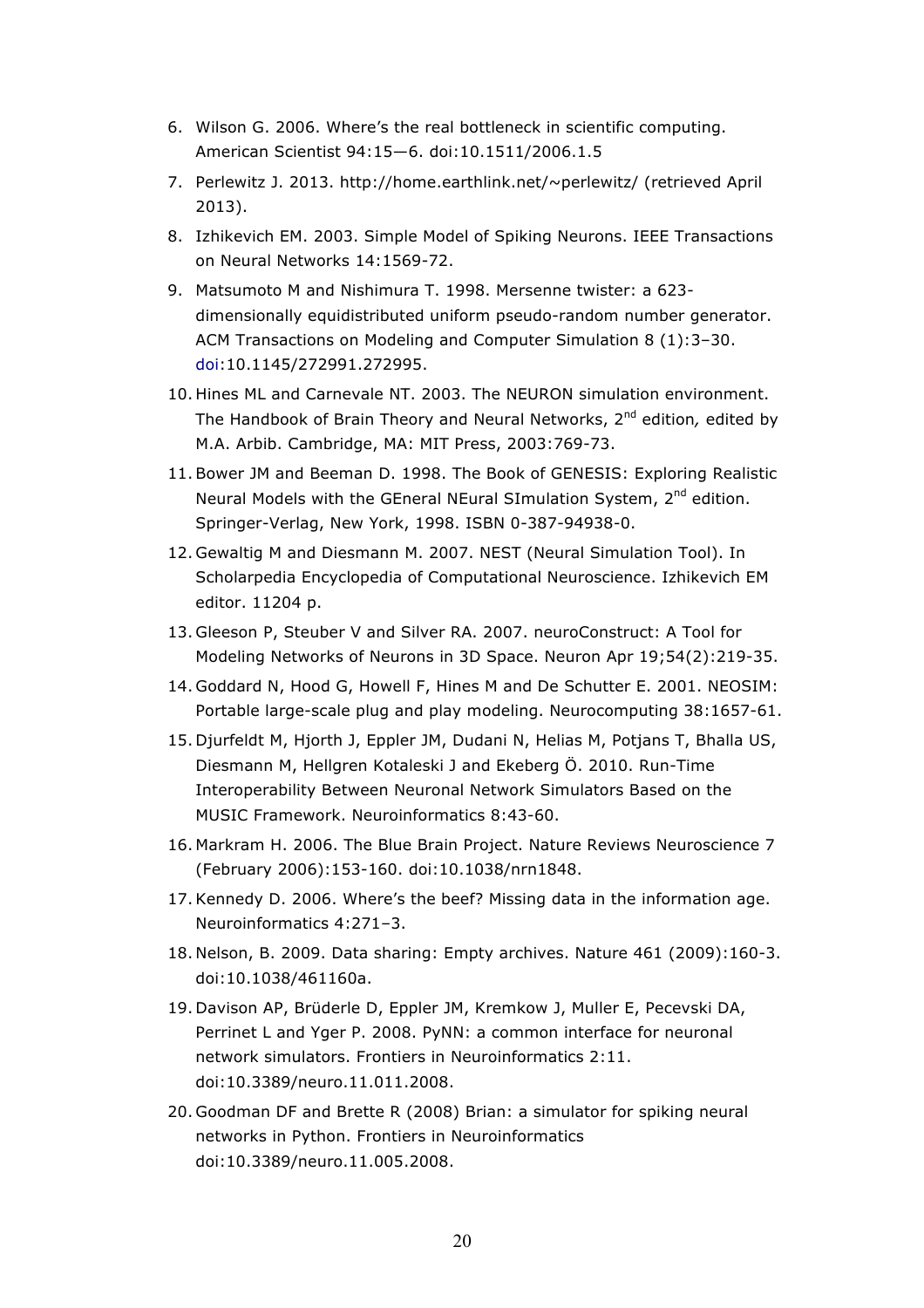- 21. James A. Bednar. 2009. Topographica: Building and analyzing map-level simulations from Python, C/C++, MATLAB, NEST, or NEURON components. Frontiers in Neuroinformatics 3:8.
- 22. Diesmann, M, Gewaltig M and Aertsen A. 1995. SYNOD: an Environment for Neural Systems Simulations, Language Interface and Tutorial. Weizmann Institute of Science, Technical Report GC-AA/95-3.
- 23. De Schutter E. 200. Why are computational neuroscience and systems biology so separate? PLoS computational biology 4:e1000078.
- 24. De Schutter E. 2013. Collaborative modeling in neuroscience: time to go open model? Neuroinformatics 11(2):135–6. doi:10.1007/s12021-013- 9181-6.
- 25.Cannon RC, O'Donnell C, Nolan MF. 2010. Stochastic Ion Channel Gating in Dendritic Neurons: Morphology Dependence and Probabilistic Synaptic Activation of Dendritic Spikes. PLoS Comput Biol 6(8): e1000886. doi:10.1371/journal.pcbi.1000886.
- 26. Interagency Modeling and Analysis Group (IMAG) 2009, Futures Meeting: the Impact of Modeling on Biomedical Research, Final Report: http://www.imagwiki.org/mediawiki/images/9/99/IFM2009\_Final\_Report.d oc.
- 27. National Science Foundation. 2010. NSF 10-029. Dear Colleague Letter: Software Infrastructure for Sustained Innovation  $(SI<sup>2</sup>)$ .
- 28. Bhalla US, Billitch DH and Bower JM. 1992. Rallpacks: a set of benchmarks for neuronal simulators. Trends in Neurosciences, 15.11:453-8.
- 29.Cannon RC, Gewaltig MO, Gleeson P, Bhalla US, Cornelis H, et al. 2007. Interoperability of neuroscience modeling software: Current status and future directions. Neuroinformatics 5:127-38.
- 30. Gleeson P, Crook S, Cannon RC, Hines ML, Billings GO, et al. 2010. NeuroML: A Language for Describing Data Driven Models of Neurons and Networks with a High Degree of Biological Detail. PLoS Computational Biology 6(6): e1000815.
- 31. Brooks F. 1995. The Mythical Man-Month: Essays on software engineering. Addison-Wesley.
- 32. Ince DC, Hatton L and Graham-Cumming J. 2012. The case for open computer programs. Nature 482(7386):485–8. doi:10.1038/nature10836.
- 33. Neylon C, Aerts J. Brown CT, Coles SJ, Hatton L, Lemire D, Millman KJ, et al. 2012. Changing computational research. The challenges ahead. Source code for biology and medicine, 7(1):2. doi:10.1186/1751-0473-7-2.
- 34. Izhikevich EM. 2010. Hybrid Spiking Models. Phil Trans R Soc A 368:5061- 70.
- 35. Gillespie DT. 1977. Exact stochastic simulation of coupled chemical reactions. The Journal of Physical Chemistry Vol 81 No 25:2340-61.